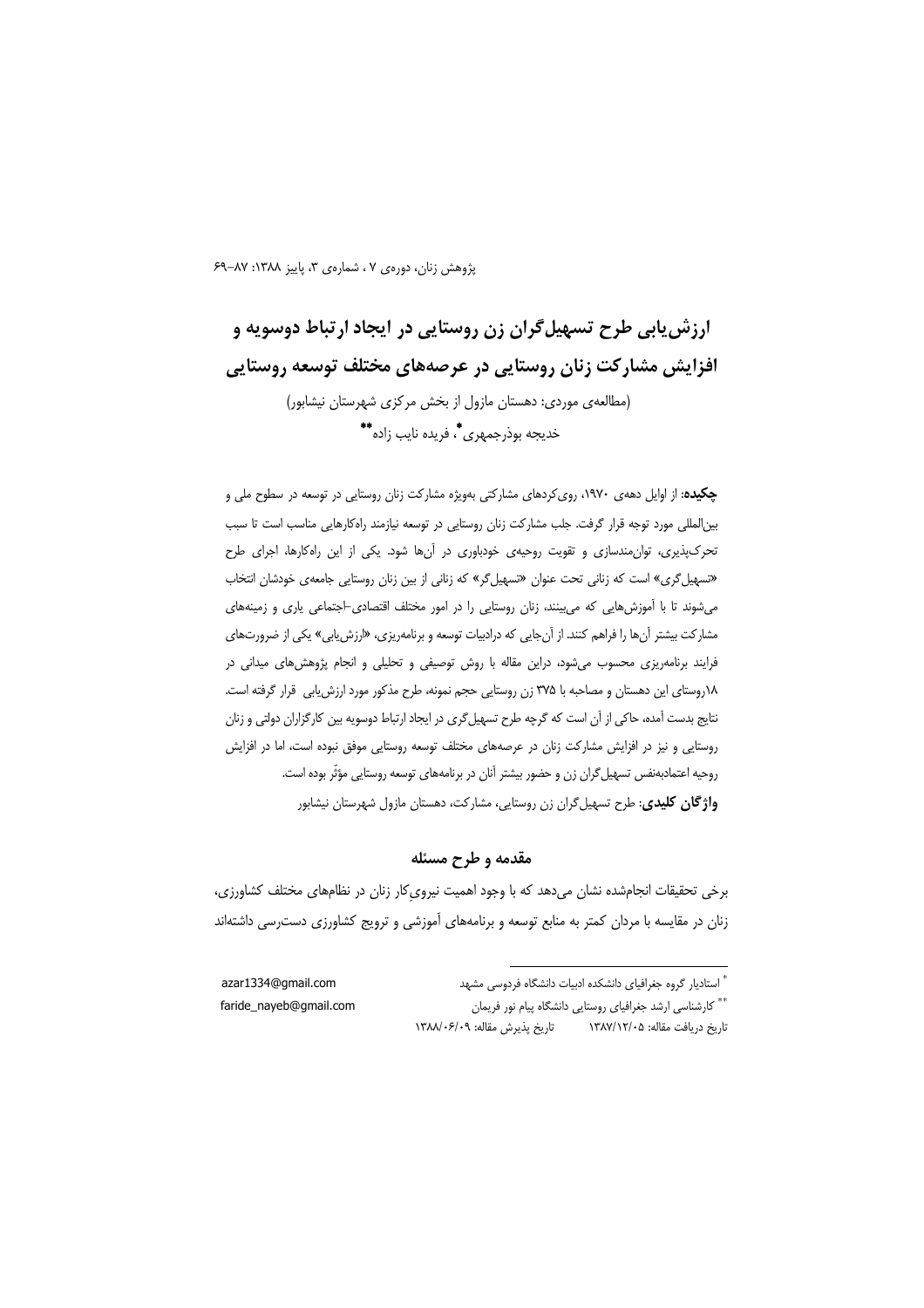و هنوز هم دارند. بهعنوان مثال در یک مطالعهای که توسط سازمان خواربار جهانی انجام شده، مشخص شده که از ۱۳۲ سازمان ترویجی سراسر جهان فقط حدود پنج درصد از کل منابع ترویج کشاورزی به برنامههای کشاورزان زن اختصاص یافته است (شعبانعلی فمی، ۱۳۸۰: ۳۶). هم چنین علاوه بر کمی تعداد برنامههای آموزشی مربوط به زنان روستایی، روشهای آموزش و ترویج نیز غالباً نامناسب و غیر کارآمد بوده است و مهمتر آن که خود زنان هیچ نقشی در فعالیتهای ترویجی نداشتهاند، بهطوری که انتخاب مروّجان بر اساس اعلام نظر یک یا دو نفر از رهبران محلی روستا صورت میگرفته است که عمدتاً از مردان روستایی بودهاند و این اقدام بهعلت فقدان حضور زنان روستایی، مشارکت آنهارا کمرنگ می کرده و در نتیجه در شناسایی و رفع نیازها و حل مشکلات چندان مؤثر نبوده است.

بهمنظور رفع مشكلات فوق و بهبود خدمات ترويجي براي زنان روستايي، طرحهايي در نظر گرفته شده است از جمله: انتخاب زنان یا دختران تحصیل کردهی روستا بهنام «کشاورزان تماس زن» یا «تسهیل گران زن روستایی» است. این افراد بهعنوان واسطه بین مروّجان و کارشناسان، با زنان روستایی در برقراری جریان دوسویهی اطلاعات و انتقال دانش و ترویج شیوههای نوین کشاورزی و همچنین سهولت ارتباط با كارگزاران دولتي عمل مي كنند و مي توانند نقشي مؤثر داشته باشند.

با اجرای طرح تسهیل گری که بر اساس آن مروّجان با توجه به نیاز زنان روستایی و توسط خود آنها انتخاب میشوند و با توجه به این که در طرح مذکور سازمان هی و تعیین نیازهای آموزشی مروّجان زن روستایی نیز با مشارکت مستقیم خود آنها انجام میشود، میتوان امیدوار بود که شیوهی کار، زمینهساز حضور بیشتر زنان روستایی در برنامهریزی، تصمیمگیری و اجرای برنامهها بهمنظور بهبود وضعیت آنها و توسعهی روستاها باشد.

هدف کلی این مقاله، ارزش یابی طرح تسهیل گری در دهستان مازول شهرستان نیشابور، یعنی تجزیه و تحلیل أثار طرح و میزان کارایی و موفقیت آن در رسیدن به اهداف تعیینشده است. بهعبارتی میخواهیم بدانیم أیا این طرح سبب افزایش میزان مشارکت زنان روستایی در توسعهی روستایی شده است؟ أیا این طرح در ایجاد ارتباط دوسویه بین زنان روستایی و کارگزاران دولتی موفق بوده است؟ و بالاخره آن که آیا طرح در افزایش آگاهی و مهارتهای زنان روستایی مؤثر بوده است؟ بر اساس این پرسشها، فرضیههای تحقیق به شرح زیر مطرح شد:

۱– اجرای طرح تسهیل گری در دهستان مازول در ایجاد ارتباط دوسویه بین زنان روستایی با كارگزاران دولتى موفق بوده است.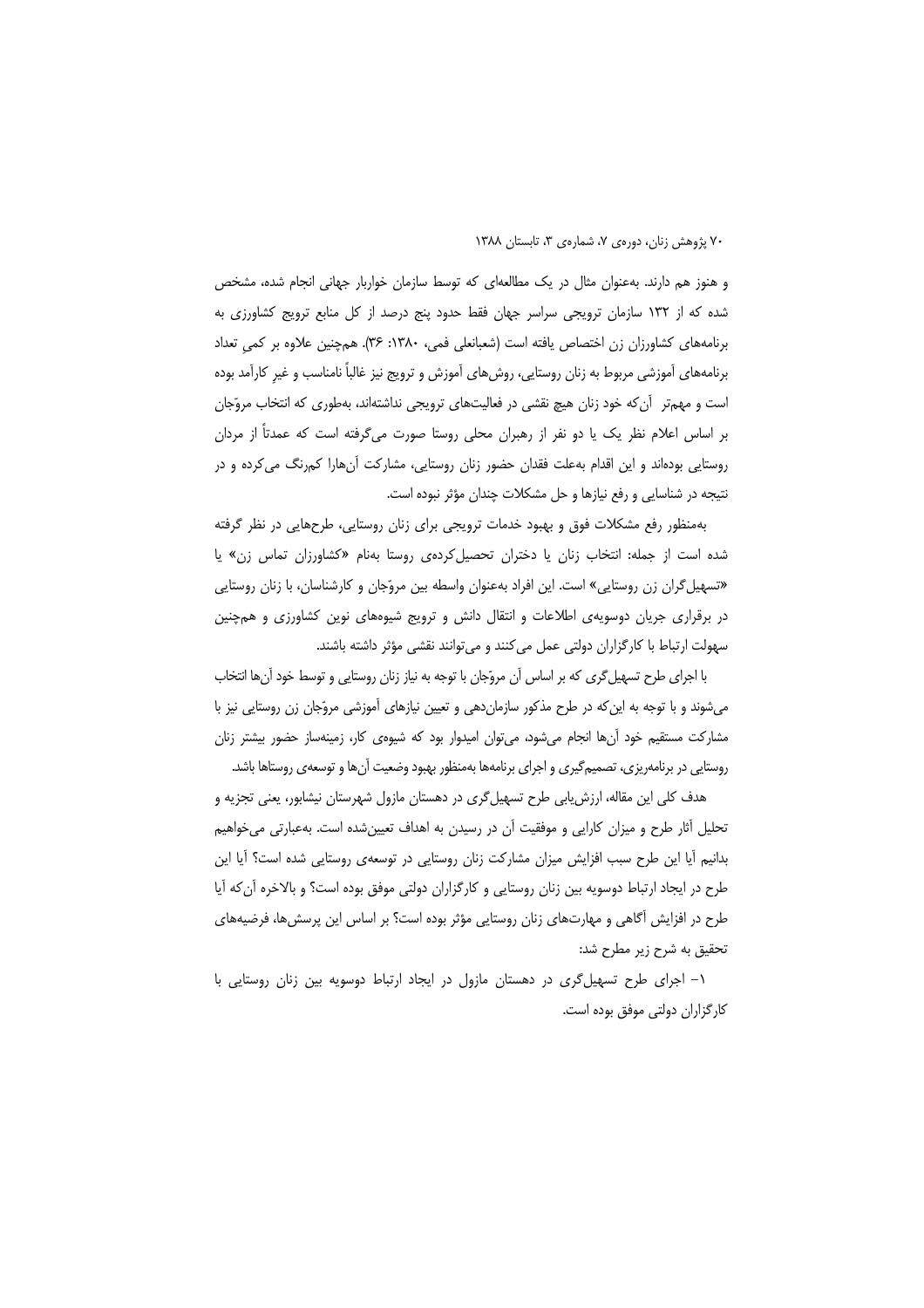۲– اجرای طرح تسهیل گری سبب افزایش میزان مشارکت زنان روستایی و حضور بیشتر آنها در فعالیتهای مختلف فرهنگی، سیاسی و عمرانی روستاهای منطقه شده است. ۳–اجرای طرح در افزایش آگاهی و مهارتهای زنان روستایی منطقه مؤثر بوده است.

# مبانی نظری

در مبانی نظری تحقیق ابتدا به تعریف مفاهیم اساسی پژوهش میپردازیم و سپس پیشینه موضوع و در نهایت به زنان تسهیل گر روستایی و اهداف و ابعاد طرح مذکور و نقشی که میتواند در توسعه روستایی ایفا نماید پرداخته مے شود.

**ارزش یابی'**: ارزش یابی یعنی مطالعهی پیشرفت یک طرح، در ضمن اجرا یا بعد از آن تا معلوم شود که اجرای آن مطابق برنامه بوده است یا نه و اثرات آنرا ارزش یابی نمود (معین، ۱۳۷۱: ۱۹۹).

**تسهیل گر**: کلمهی تسهیل گر از واژهی فرانسوی<sup>۲</sup> بهمعنای سهل و آسان گرفته شده است. در بسیاری از کشورهای جهان از تسهیل گران بهعنوان «کشاورزان تماس» یاد میکنند، اما به نامهای دیگری چون «کشاورزان ماهر»، «کشاورزان راهنما»، «کشاورزان رهبر»، «کشاورزان هدف»، «کشاورزان رابط» نیز معروفند. کشاورزان رابط یا «مددکاران ترویج» یا همان «تسهیل گران» میتوانند در تشکیل گردهماییها و یافتن مخاطبان أموزشی در برنامههای مختلف أموزشی به مروّجان کمک کنند و در انتقال توصیههای مروّجان به بقیهی کشاورزان نقشی مهم داشته باشند.

مروّج و تفاوت أن با تسهیل۶: گرچه غالباً تسهیل۶ را مترادف مروّج میدانند، اما حقیقت این است که آنها با یکدیگر کمی متفاوتند. تسهیل گران نقشی دوسویه دارند یعنی آنها زنانی پیشرو هستند که با ایجاد تعامل قوی با سایر زنان، پل ارتباطی میان دانش بومی و پیامهای ترویجی بین کارشناسان و زنان روستایی به شمار میروند و نقش اصلی آنها ظرفیتسازی برای زنان بهمنظور ایجاد حرکتهای گروهی مستقل و خوداتکاست. در صورتی که مروّج، ترویجدهندی دانش و فناوری است که در قالب ارتباطی عمومی و یکسویه با روستاییان کار می کند و بیشتر فعالیت او را انتقال اطلاعات از مراکز علمی به سطح محلی تشکیل می دهد (حاجیلو، خانی و دیگران، ۱۳۸۶: ۱۱۶). از این رو گاهی بهجای «تسهیل گر» واژهی «مروّج دوسویه» نیز به کار می رود.

 $<sup>1</sup>$ . Evaluation</sup>  $2$  Facile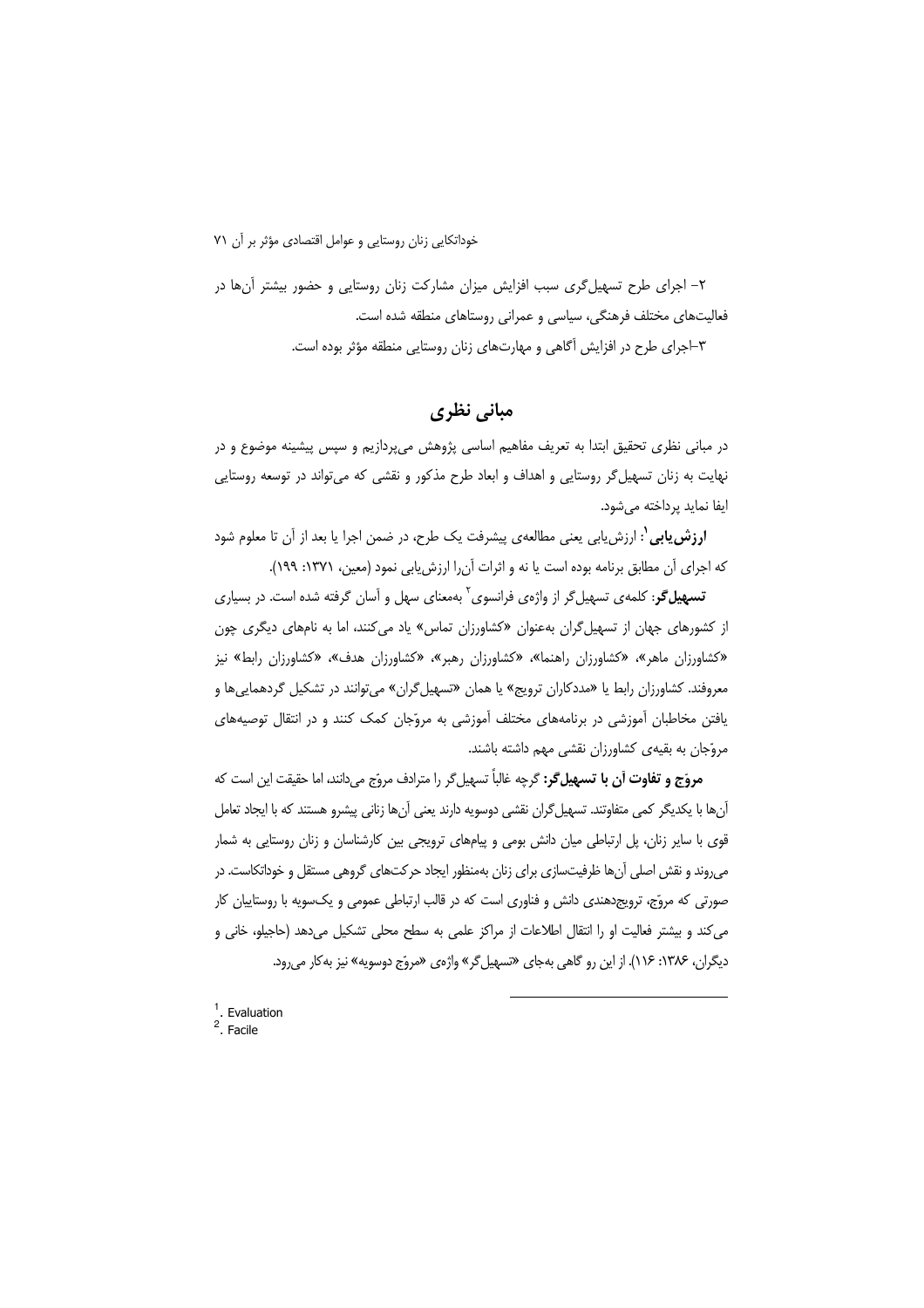از نظر پیشینه شاید واژه تسهیل گر اولین بار در اواخر دهه ۱۹۷۰ در غرب به کار رفته باشد. «مایک روبینسون» ٰ و «سیاران بری» ٰ در انگلستان، وقت و انرژی خود را برای جنبش حلقههای کیفی– یعنی پیدا کردن راهکاری برای تشویق دخالت نیروی کار در حل مسئله و پیشرفت بیشتر– مصروف داشتند. آنان تسهیل گران را به منزله کارگزاران تغییر می دانستند که متناسب با سطح مهارت و منشی که در پیش گرفتهاند، در جهت توسعه و بهبود عملکرد افراد، گروهها و سازمانها کمک می *ک*نند. «کریستین هوگان»<sup>۵</sup> معتقداست که چنین تسهیل گرانی کنش یاران تغییرند، اما لزوماً محرکان تغییر به شمار نمی روند (زرگر، ۱۳۸۵ :۲).

این رهیافت در بیش از ۴۰ کشور دنیا، ابتدا برای مردان و سپس برای زنان کشاورز به محک تجربه گذاشته شد و تجربیات حاصل در گزارش های متعدد علمی و تحقیقی انعکاس یافت (شعبانعلی فمی، ۱۳۸۰: ۴۱).

طرح تسهیل گری در ایران از دههی ۱۹۹۰ آغاز شد و محققانی چون شهبازی، جوادیان، حیاتی، کرمی، شعبانعلی فمی، حاجیلو، خانی و دیگران پژوهش هایی انجام دادهاند که همراه با ترجمهی آثار محققانی چون رابرت چمبرز<sup>۶</sup> و تحقیقات فائو و فعالیتهای ترویجی سازمان جهاد کشاورزی و غیره در پیدایش و اجرای طرح تسهیل گری مؤثر بوده است. اینک به برخی از این پژوهشها اشاره می کنیم.

شهبازی (۱۳۷۲) در کتاب *توسعه و ترویج روستایی،* ضمن مطالعهی اصول و استراتژیهای توسعه و ترویج و رهیافتهای روستایی و رهبری محلی، به عوامل ترویج و روشهای آموزشی، پیوندها و شاخص های ارزش پایی در ترویج و توسعهی روستایی پرداخته است.

روشنایی (۱۳۷۴) در یافتههای پژوهش خود با عنوان «ارزش یابی مروّجان روستایی» مطرح می کند که طبق نظر بهرهداران و مروّجان، مروّج باید توسط مردم انتخاب شود. همچنین از میان روشهای آموزشی– ترویجی، برگزاری کلاسهای آموزشی بیشترین میانگین امتیاز را دارد. تحصیلات بالای مروج نیز نسبت به ریش سفید بودن امتیاز بیشتری را به خود اختصاص میدهد.

حیاتی و کرمی (۱۳۷۵) در پژوهشی با عنوان «سازههای مؤثر بر فعالیت و مطلوبیت کار مروّجان در استان فارس» نشان دادهاند که برگزاری دورههای آموزشی برای ارتقای سطح علمی مروجان با میزان فعالیت و مطلوبیت آنها رابطهی مستقیم دارد.

- <sup>3</sup>. Mike Robinson  $\lambda$
- <sup>4</sup>. Ciaran Berry<br><sup>5</sup>. Kristin Hogan
- 
- $6.$  Robert Chambers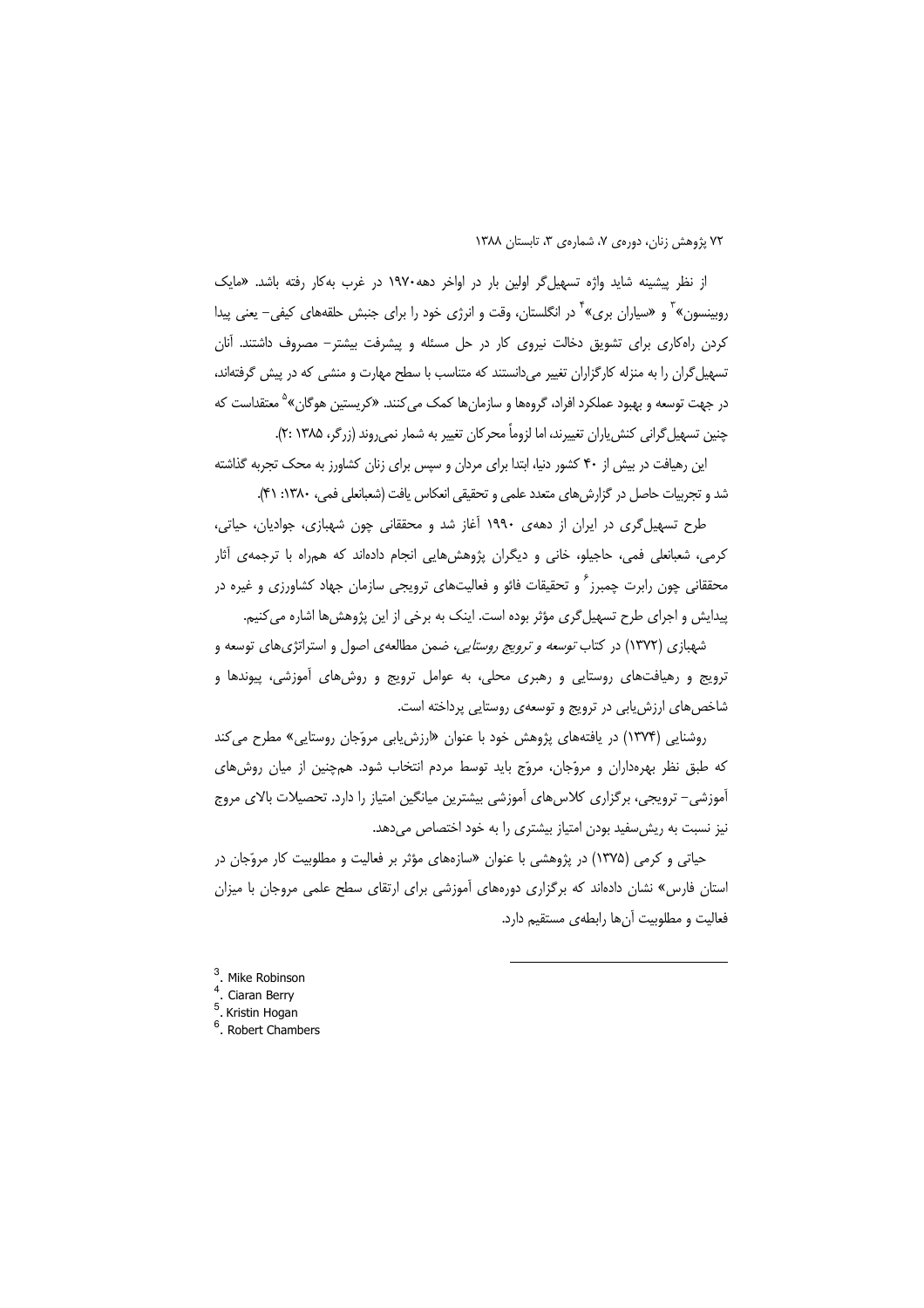جوادیان (۱۳۷۷) در «بررسی نقش رهبران محلی در پیش برد برنامههای ترویجی و توسعه ی روستایی» به رابطهی تماس بیشتر مروّج با نهادهای فعال در روستا و موفقیت او در ترویج و توسعهی روستایی تأکید کرده است.

شعبانعلی فمی (۱۳۸۰) در مقالهی «مروری بر تجربیات جهانی در بهبود خدماترسانی ترویجی به زنان روستایی» تصریح کرده است که تسهیل گران بهتر است جزو کشاورزان کوچک و باسواد باشند، توانایی خرید نهادهها را داشته باشند، برای پذیرش توصیههای ترویجی و بهکارگیری آنها در مزرعهی خود آمادگی داشته باشند و اجازه دهند که سایر کشاورزان از فعالیتهای آنها بازدید کنند.

چمبرز (۱۳۸۱) در کتاب *چالش با حرفهها*، در خصوص تغییر نحوهی عمل مروّجان کشاورزی به این نتیجه رسیده است که تسهیل گری باید در ترویج و آموزش کشاورزی لحاظ شود. مروّجان کشاورزی برای بقای خود در آینده باید بهصورت یک تسهیل گر عمل و به بهبود وضعیت تشکلها و تعاونیهای کشاورزان کمک کنند. وی که از بنیانگزاران پارادایم جدید آموزش و ترویج است. او با با مطالعهی گذشتهی ترویج از سال های ۱۹۸۰–۱۹۵۰، سه مقطع را بهصورت مجزا قابل تفکیک دانسته است:

مقطع اول؛ كه طي أن نظريات سنتي «نشر» بر ترويج حاكم بود و لذا منجر به غفلت از روستاييان شد و به سال های ۱۹۶۰–۱۹۵۰ برمی گردد.

مقطع دوم؛ که سالهای بهکارگیری تلفیقی نظریههای نشرگرایانه و مدلهای «انتقال فناوری» بود و هدفها بر کار زراعی روستاییان و مزارع روستایی و توجّهات در جهت تواناسازی روستاییان برای پذیرش فناوری طی سالهای ۱۹۷۰–۱۹۸۰ متمرکز بود.

مقطع سوم؛ که طی آن هرچند مدل «انتقال فناوری» مورد توجه بود، اما بر آن نوعی تأکید میشد که متناسب با شرایط زیستی، محیطی، روانی و گروههای هدف زارعان محروم بود و به آنها اولویت می داد که این به سال های دههی ۸۰ میلادی برمی گردد. چنان چه ملاحظه می کنید در دو مقطع اول، نقش روستاییان به خصوص زارعان خردهیا به فراموشی سپرده شده و تنها بر مفاهیم فنی ترویج و انتقال فناوری تأکید شده است، اما از دههی ۸۰ به بعد است که چرخشی در دیدگاههای حاکم بر ترویج، در جهت توجه و تمرکز بر تولیدکنندگان روستایی خردهپا دیده میشود و مفهوم تسهیل گر، یعنی آموزش های دوسویه، پا به عرصهی وجود میگذارد (شیرزاد، ۱۳۸۶: ۲۵۳).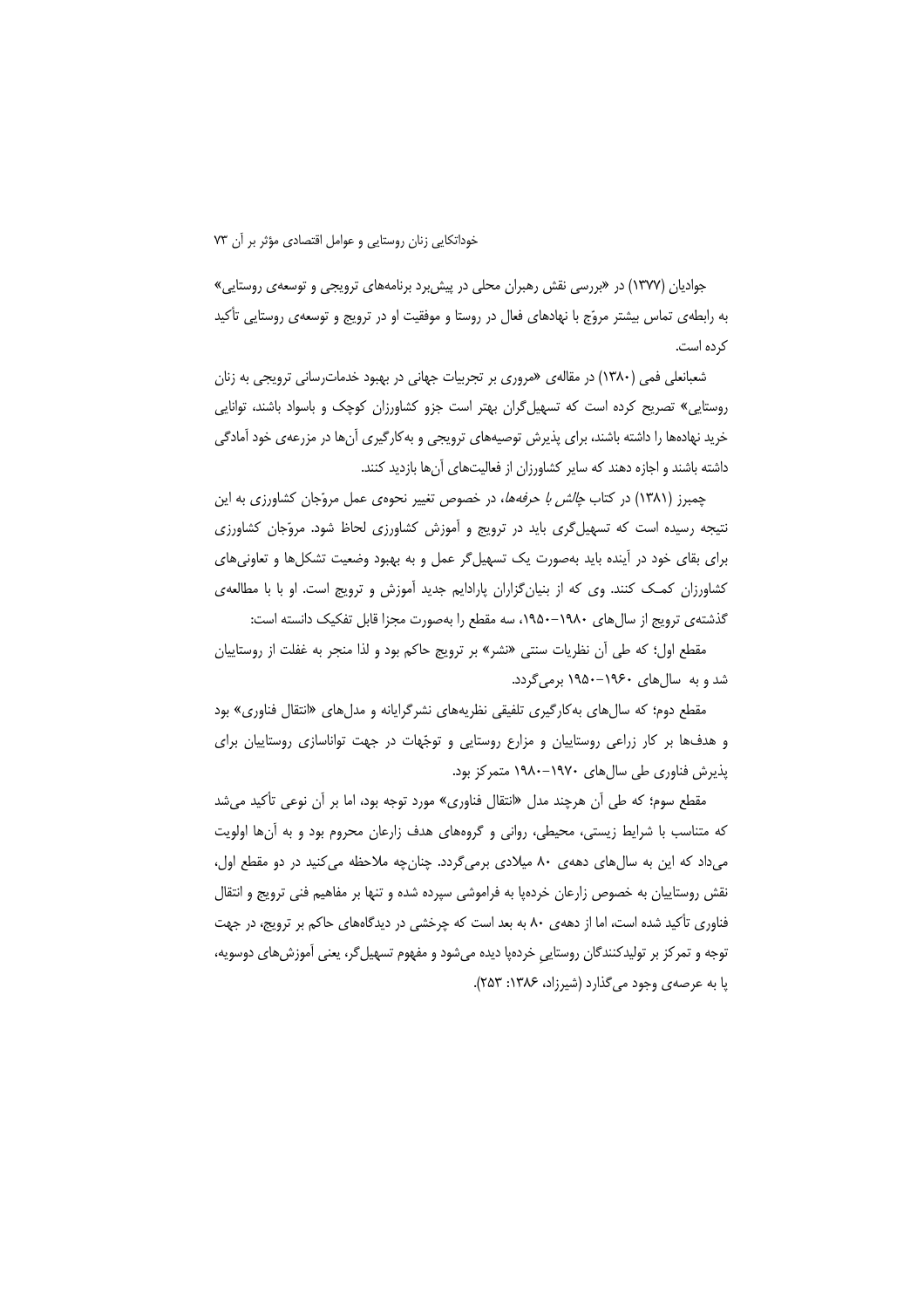کمالی (۱۳۸۲) در مقالهی «الگوسازی تسهیل ارتباط دوسویهی مروّجان زن در دهستان میانکوه اردل» به این نتیجه دست یافته است که بین موفقیت مروّجان دوسویه با انتخاب شدن آنها توسط مردم، برگزاری آموزشهای مناسب برای مروّجان و محور قراردادن موضوع سازمانها و نهادهای غیردولتی در آموزش های ارایهشده ارتباطی معنادار وجود دارد.

مافی (۱۳۸۴) در «تهیهی طرح جامع زنان روستایی، مهمترین هدف در برنامهی چهارم» در پیش زمینهی طرحهای اشتغال;ایی زنان روستایی، طرحی به نام تسهیل گران زن روستایی ارایه داده است که در آن به زنان روستایی در قالب کارگاههای مختلف آموزشهایی داده شود تا از این طریق مشکلات و نیازهای خود را بر اساس این آموزشها برطرف کنند.

مشفق (۱۳۸۴) در مقالهی «مددکاران ترویج و توسعهی روستایی» به نقل از شهبازی، از مروّجان محلی، مددکاران ترویج و نیروهای معین روستایی بهعنوان همان «رهبران محلی» یاد می کند و معتقد است که آنها بهدلیل داشتن دانش، تجربه، مهارتهای فنی و تماسهای مدام با کارشناسان امور مربوط، خبرگی لازم را بهدست آوردهاند و در ارایهی اطلاعات به مردم روستایی نقشی مهم به عهده دارند.

حاجیلو، خانی و دیگران (۱۳۸۶) در مقالهی «بررسی عوامل تأثیرگذار بر موفقیت تسهیل *گ*ران زن در ایجاد گروههای مستقل زنان روستایی: مطالعهی موردی آذربایجان شرقی» تأکید کردهاند که در نظام ترویج مبتنی بر پارادایم مشارکتی توسعه، یکی از روشهای مورد تأکید برای ارتقای مشارکت زنان در جامعه ی روستایی ایجاد گروههای مستقل زنان برای انجام فعالیّتهای تیمی است و در این راستا یکی از شیوههای مورد استفاده، به کارگیری زنان پیشرو محلی تحت عنوان «تسهیل گران» جهت ظرفیتسازی و ایجاد حرکت در جامعه است. یافتههای پژوهش نشان میدهد که بین موفقیت تسهیل گران در ایجاد و تدام فعالیت گروههای مستقل زنان با میزان پذیرش تسهیلگر از سوی زنان، زمینههای تماس او با کارشناسان ترویج و آشنایی او با مفهوم «سازمانهای غیردولتی» ارتباط وجود دارد.

امامی (۱۳۸۶) در کتابش با عنوان *تسهیل گری ابزاری برای توان مندسازی منابع انسانی* ضمن مشخص کردن روشها و کمکهای تسهیلگر مینویسد: تسهیلگری راهی است برای رهبری، بدون این که زمام امور بهدست گرفته شود و وظیفهی تسهیلگر آماده کردن دیگران برای به عهده گرفتن مسئولیت و رهبری است.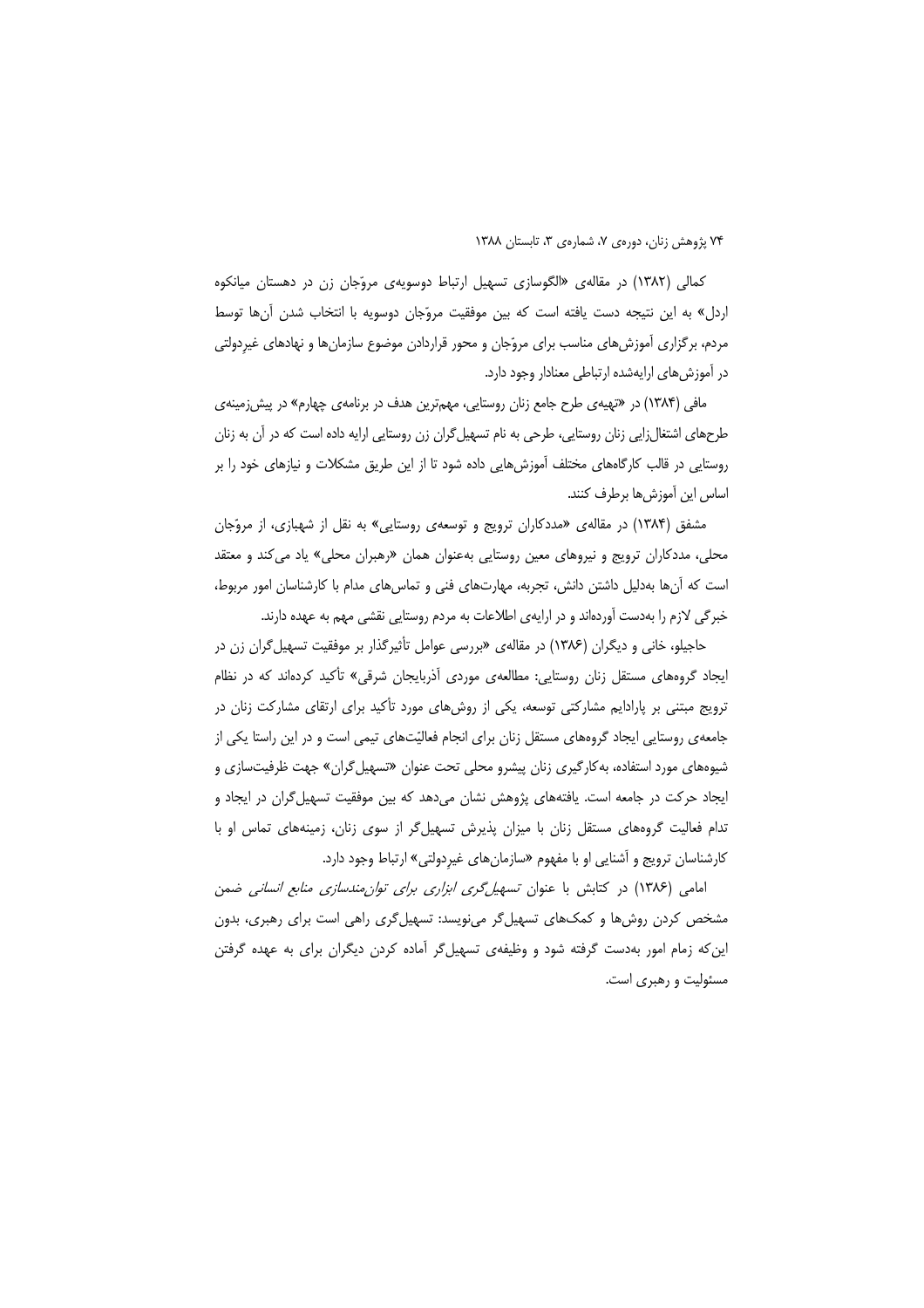خوداتكايي زنان روستايي و عوامل اقتصادي مؤثر بر آن ۷۵

مطالعهی تجارب جهانی در این زمینه نشان میدهد که بهمنظور موفقیت در برنامههای کشاورزی و توسعه ی پایدار باید راههای مشارکت زنان مطالعه و توان،مندسازی آنها برای شرکت در فرآیند توسعه از مرحله ی تصمیمسازی آغاز شود (گوبایان و هاکوبیان ٬ ۱۹۹۸؛ بوچوی ٬ ۲۰۰۱).

شیوا<sup>۹</sup> که در سال ۱۹۹۱، در تحقیقات خود در مورد برخی ایالتهای منتخب هندوستان نشان داده است که گرچه زنان بیش از ۶۰ درصد از عملیات کشاورزی را انجام می دهند، اما کمتر در برنامههای ترويج يا آموزش هاي حرفهاي منظور مي شوند.

ایجاد سازمانهای تعاونی و غیردولتی با مدیریت محلی که زنان نیز در آن مشارکت گسترده و فعال داشته باشند از جمله پیشنهادهایی است که فائو نیز بر آن تأکید کرده است (فائو، ۱۳۷۷). نتایج تحقیقات نشان میدهد که زارعان زن در صورتی که تحت نظارت مروّجان زن باشند دست رسی بیشتری به خدمات ترويجي دارند (گودي و جونز ``، ١٩٩٩) و مروج بايد با جلب اعتماد مردم، علايق آنها را به سمت فعالیتهای سازنده سوق دهد و در این راه علاوه بر انتقال اطلاعات به آنها مهارت گوش کردن به حرف آنها را نیز داشته باشد (ورنر``، ۲۰۰۰).

با توجه به مطالبی که گذشت میتوان ادعا نمود که تسهیل گران به مثابه عامل کلیدی میتوانند بین روستاییان و سازمانهای دولتی ارتباط برقرار کنند و آنان را در مسایل و مشکلاتشان یاری دهند. ویژگی های یک تسهیل گر خوب از این قراراست:

یک تسهیل گر اثر گذار خوب گوش میدهد، خوب مشاهده می کند، از تمام وسایل سمعی و بصری به طور مؤثر استفاده می کند، تمامی نظرات را بهطور خوانا ثبت می کند، سؤالهای احتمالی را میپرسد، به سرعت فکر می کند، احساسات را درک می کند و نحوه پاسخ گویی به آنها را می داند، کشمکش و اختلافها را حل می کند، از زبان طنز استفاده می نماید، شیوههای گوناگونی را برای بحثهای گروهی از جمله در حل مشکلات و تصمیم گیریها م شناسد و در نهایت مردم و گروهها را درک می کند و به آنها انرژی میدهد و یاری میرساند (لوسان <sup>۱۲</sup>، ۱۹۹۶).

 $7.$  Gobayan and Hakobion

 $\int_{9}^{8}$ . Botchway

Shiva

 $10$ Goldey, and Jones

 $11.$  Wernner

 $12$ . Lawson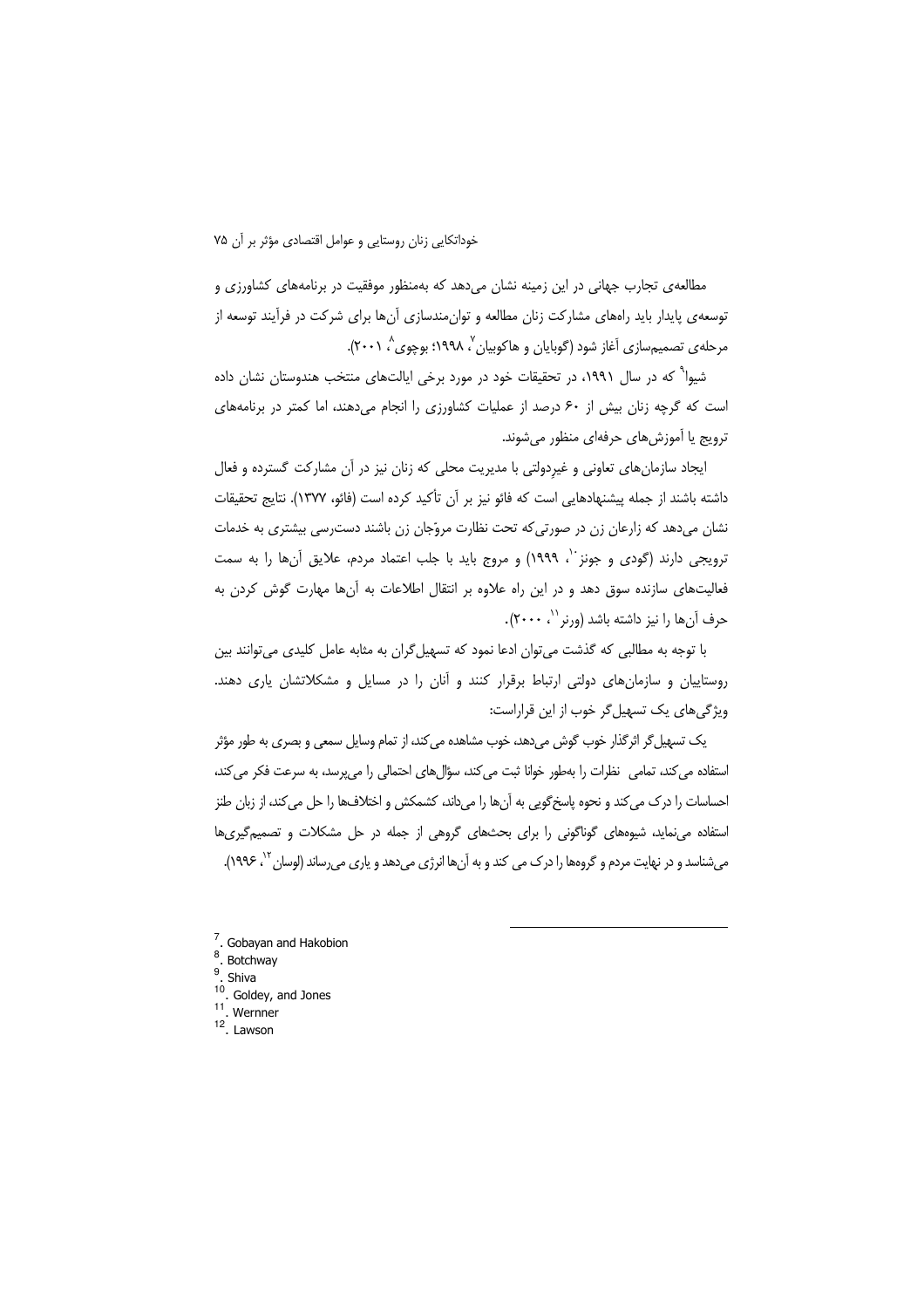در ایران، استفاده از نیروهای محلی بهصورت رسمی و سازمان دهی شده پس از اجرای طرح بهورزان در امور بهداشت و درمان، به ترویج کشاورزی بسط داده شد (نخودچی و نیکجو، ۱۳۷۵: ۶۴) مسئله به کارگیری نیروهای محلی با توجه به اهداف و برنامههای هر یک از دو وزارت جهادسازندگی و کشاورزی سابق مورد توجه قرار گرفت و افراد محلی تحت عناوین مختلفی نظیر مروّجین کشاورزی، مددکاران ترویجی، نیروهای معین و مروّجین محلی مورد استفاده قرار گرفتند (حاجیلو و خانی و دیگران،۱۳۸۶ :۱۲۱).

در نهایت طرح سازماندهی و آموزش زنان تسهیل گر در سال ۱۳۷۷ از طریق بازنگری طرح مروّجان زن روستایی برای توان مندسازی اقتصادی اجتماعی زنان روستایی و برقراری ارتباط دوسویه برای رسیدن به توسعهی روستایی به مرحله اجرا درآمد (دانیالی،۱۳۸۷) و راهکارهای ذیل جهت پررنگ نمودن نقش تسهيل گران مطرح گرديد:

-حمایت از تأسیس شرکتهای تعاونی تولیدی زنان در بخشهای کشاورزی و صنایع دستی، -بهبود دسترسی زنان به خدمات ترویجی کشاورزی، -ارایه آموزشهای فنی و حرفهای برای زنان روستایی، -دسترسی زنان روستایی به اعتبارات از طریق رفع موانع مربوط (رضوانی، ۱۳۸۳: ۲۵۷). اهداف و ابعاد طرح تسهیل گران زن روستایی الف- اهداف كيفي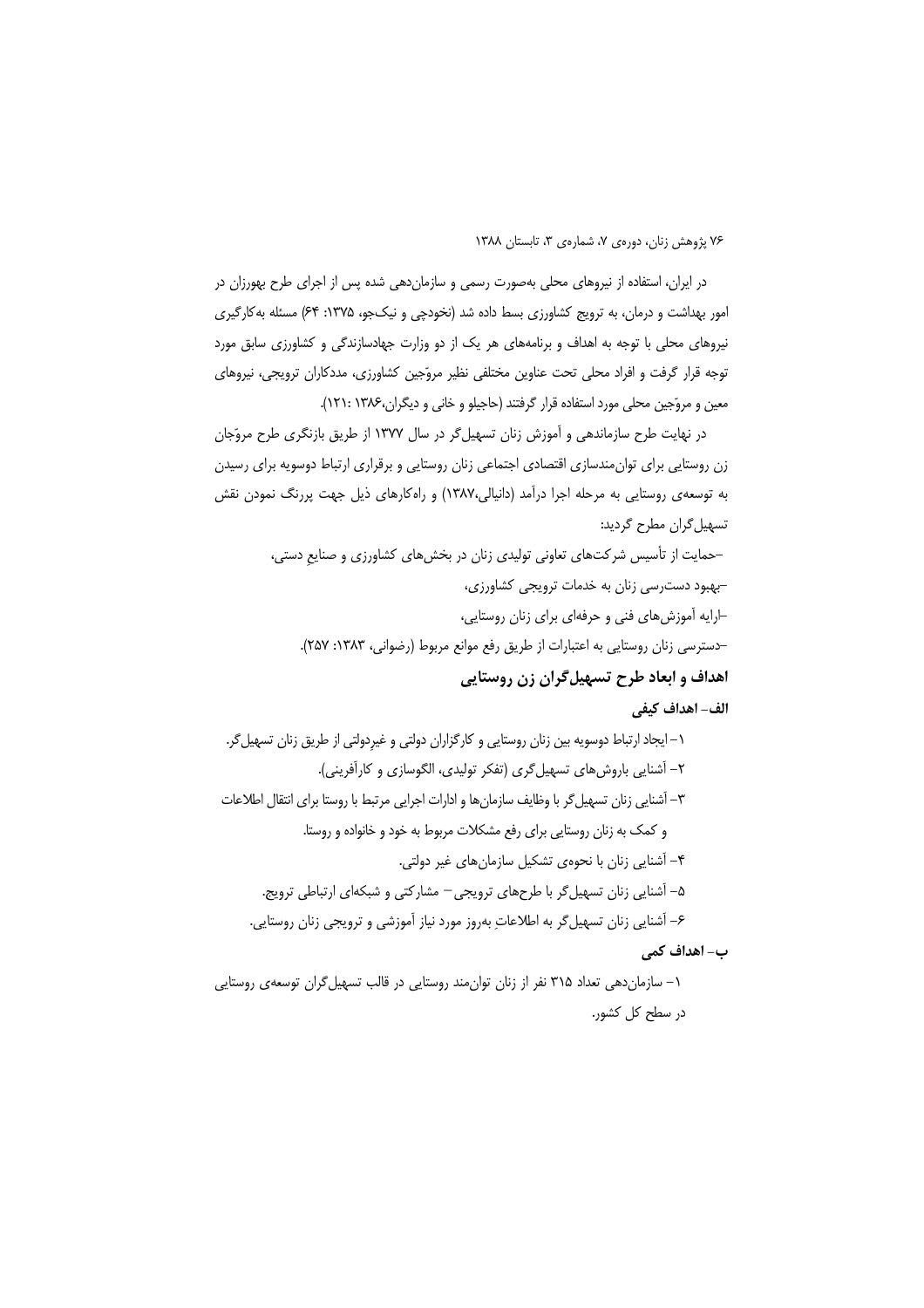۲- تحت یوشش قراردادن ۲۱ شهرستان، ۲۱دهستان و ۳۱۵ روستا تا پایان سال ۸۸ در خصوص طرح مذكور. ۳– آموزش بالغ بر ۳۱۵ نفراز اعضای شوراهای اسلامی و ۳۱۵ نفر از رهبران محلی و کشاورزی پیشرو روستایی. ۴- آموزش ۳۱۵ نفر از زنان روستایی در خصوص مباحث مشارکتی، تسهیل گری و کارآفرینی. ۵– تشکیل ۲۱ تشکل اجتماعی، اقتصادی زنان روستا در ۲۱ شهرستان کشور.

## ج- ابعاد طرح

طرح تسهیل گری دارای ابعاد اجتماعی، سیاسی و اقتصادی است که در این تحقیق به ابعاد اجتماعی و فرهنگی آن تأکید شده و شامل موارد زیر است: ١– ايجاد اعتمادبهنفس و خودباوري در زنان روستايي از طريق افزايش مشاركت آنها در عرصههاي اجتماعي، فرهنگي، اقتصادي. ۲- افزایش تأثیرگذاری زنان در تصمیمگیریهای روستایی. ۳–ا فزایش مشارکت زنان در حل مسائل و مشکلات و کمک به توسعهی روستایی. ۴- پررنگ کردن توان مندیهای زنان روستایی در عرصههای مختلف. ۵– تغییر نگرش اجتماعی نسبت به نقش زنان در توسعهی روستایی. ۶– مشارکت زنان در برنامهریزیهای آموزشی مورد نیاز جامعهی روستایی. ملاکهای انتخاب تسهیل گر

از آنجایی که تسهیل گران کلید ارتباط مردم با سازمان دولتی هستند، باید انتخاب این افراد توسط خود زنان روستایی انجام شود. کاندیداها باید دارای مشخصات زیر باشند:

– فعال، باانگیزه و از نظراعتقادی و اخلاقی مورد تأیید باشند.

– بی هیچ توقع رسمی و اداری برای حل مسایل زنان روستایی داوطلب باشند.

– توانایی دفاع از حقوق زنان روستایی را داشته باشند.

– سواد خواندن و نوشتن را داشته باشند.

–خانوادههاى شان موافق فعاليت آنها باشند.

– وقت كافي براي ايجاد ارتباط با زنان روستايي داشته باشند.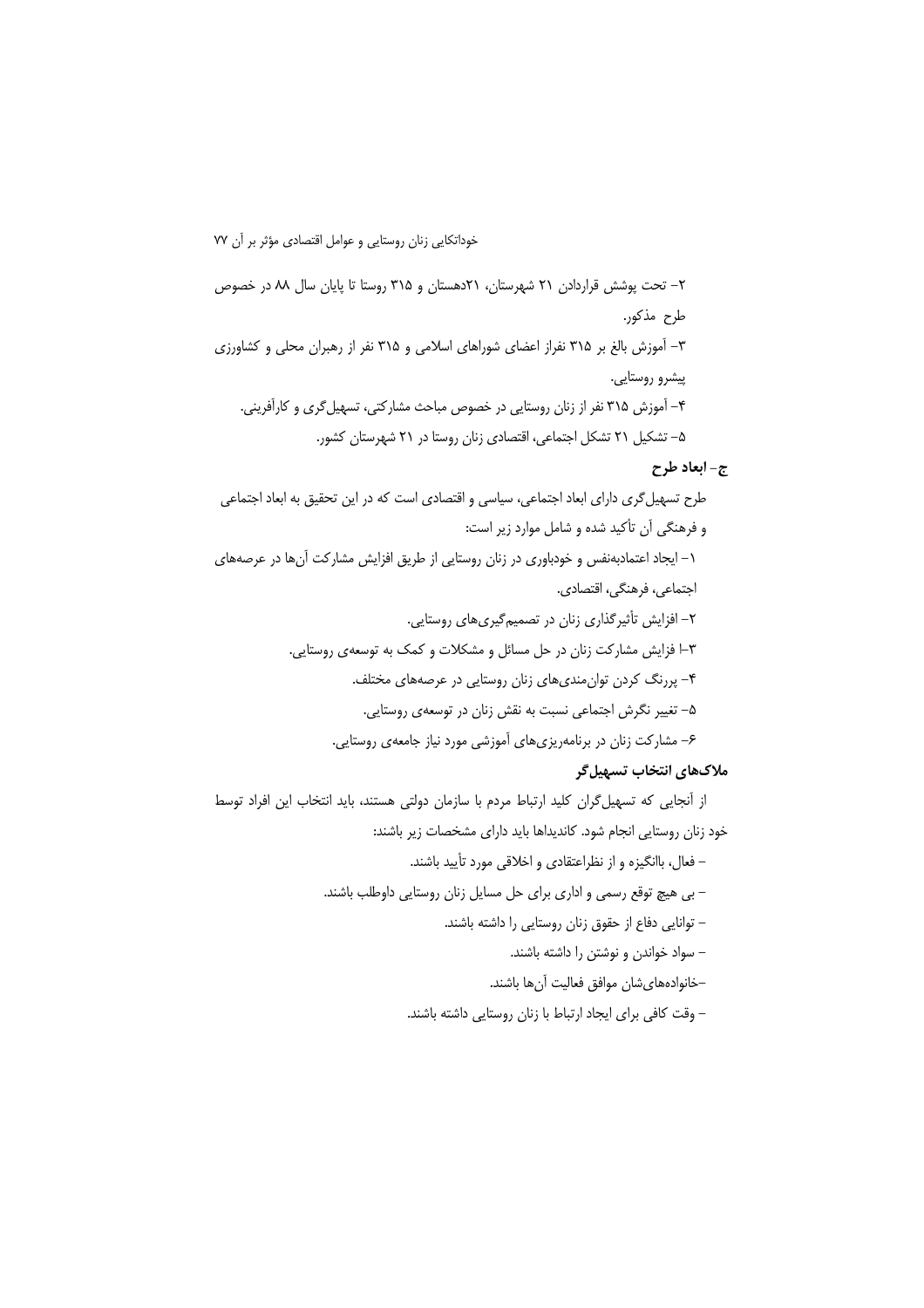-امکان شرکت در دورههای آموزشی، گردهماییهای روستا و شهرستان را داشته باشند (جهاد کشاورزی استان خراسان رضوی، ۱۳۸۶).

# روش تحقيق

روش تحقیق این مقاله، توصیفی– تحلیلی است. برای جمعآوری اطلاعات از منابع اینترنتی و کتابخانهای و تحقیقات میدانی استفاده کردهایم. برای تجزیه و تحلیل آماری و درک همبستگی بین متغیرهای مورد مطالعه، آزمون مقایسه ی میانگین <sup>۱۳</sup> و ضریب همبستگی اسپیرمن و پیرسون به کار بردهایم.

جامعهی آماری تحقیق شامل همهی زنان روستایی ۱۵ سال به بالای ساکن دهستان مازول نیشابور است كه نظرها و آثار طرح با تكميل پرسش نامه و مصاحبههاى فردى و جمعى بر روى آنها مطالعه شده است.

نمونهگیری طی دو مرحله انجام شد: در مرحلهی اول از ۳۸ روستای جامعهی آماری که دارای طرح تسهیل گری بودند ۱۸ روستا (حدود۵۰ درصد) به روش نمونهگیری تصادفی انتخاب شدند و در مرحلهی دوم از کل زنان جامعهی آماری، حجم نمونه برآورد شده است. طبق سرشماری سال ۱۳۸۵، تعداد زنان روستایی ۱۵ سال به بالای این دهستان بالغ بر ۱۵۰۳۶ نفر بوده که بااستفاده از فرمول کوکران (رفیعپور، ۱۳۷۲: ۳۸۳) ضريب اطمينان ٩۵ درصد و دقت احتمالي d = ٠/٠۵، حجم نمونه ي ٣٧۵ نفر بهدست آمده است.

# يافتههاى تحقيق

در ارزش یابی طرح تسهیل گری دهستان مازول سه هدف مهم مورد سنجش قرار گرفته و برای ارزش یابی هر یک از این اهداف، شاخص هایی به شرح زیر در نظر گرفتهایم: الف) برای ارزش یابی نقش تسهیل گران در ایجاد ارتباط دوسویه از دو شاخص زیر استفاده کردهایم:

– کمک به زنان روستایی برای مراجعه به ادارات و سازمان های دولتی.

-کمکهای مشاورهای به زنان روستایی در رفع مشکلات سازمانی و اداری.

نتایج تحقیقات نشان می دهد که از ۳۷۵ زن روستایی، ۸۵/۶ درصد اظهار داشتند که اصولاً سروکاری با ادارات و سازمان های دولتی ندارند و این مسئولیت به عهدهی مردان است و فقط ۱۴/۲

<sup>13</sup>. One SampleT-Test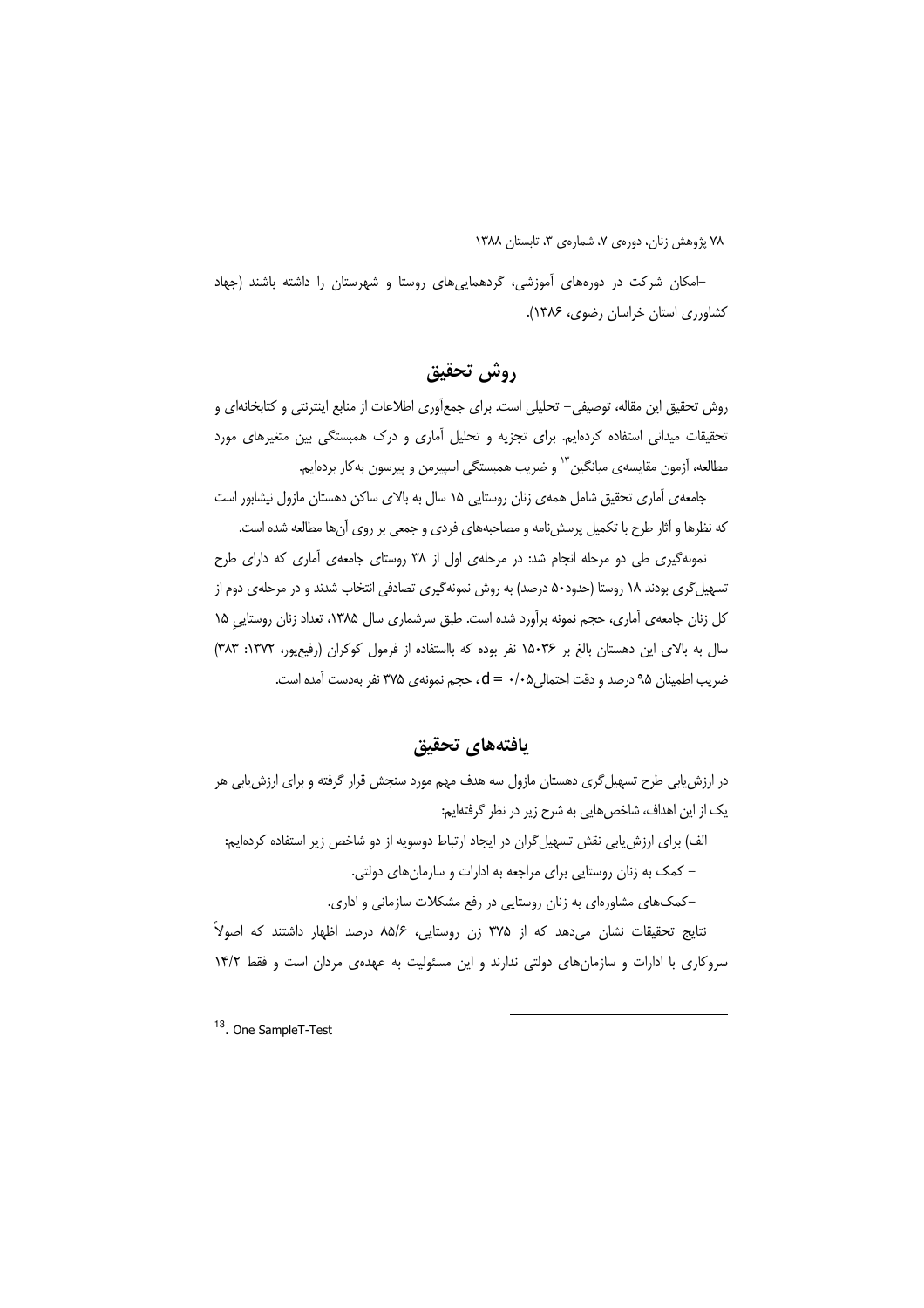درصد آنها با کمک مؤثر تسهیل گران به سازمانها و ادارات دولتی مراجعه می کنند. ضمناً ۴۲/۲ درصد زنان گاهی با تسهیل گر مشورت داشته و بقیه نیاز به این کار نداشتهاند.

ب) برای ارزش یابی نقش تسهیل گران در افزایش میزان مشارکت زنان روستایی در برنامههای توسعه ی روستایی از پنج شاخص زیر استفاده کردهایم:

– میزان مشارکت سیاسی زنان روستایی در انتخابات شوراها با تشویق تسهیل¢ر: بنا بر تحقیق حاضر از ۳۷۵ نفر زن روستایی، ۴۰ درصد در انتخابات شوراها مشارکت داشته و تسهیل گران مشوق آنها بودهاند. –نقش تسهیل گران در تشویق زنان روستایی برای عضویت صندوق های قرض الحسنه:

از حجم نمونهی مورد مطالعه، ۴۵ درصد عضو صندوق های قرضالحسنه بودند و این عضویت به تشویق تسهیل گر و انگیزههای مالی زنان روستایی بوده است. در برخی از روستاهای منطقه (نقاب و بشنیج) عضویت زنان به ۷۰ درصد رسیده است که نشانهی موفقیت بیشتر طرح است.

–نقش تسهیل گران در اجرای طرحهای فرهنگی:

طرحهای فرهنگی تسهیل گران در روستاهای منطقه بیشتر شامل؛ تشکیل بسیج و دورههای آموزشی، جلسات مشاورهای با اولیاء، ایجاد کتابخانه، کمک و همیاری به اقشار ضعیف و آسیبدیدگان مخاطرات طبیعی است. نتایج تحقیقات میدانی نشان میدهد:

- به استثنای دو روستای منطقه (بشنیج و ده حلاج) که تسهیل گران نقشی مؤثر در احداث کتابخانههای آن داشتند، در بقیهی روستاها چنین فعالیتی صورت نگرفته است.

– ۸۵/۶ درصد زنان روستایی معتقدند که تسهیل گران فقط در تشکیل طرح بسیج موفق بودهاند. – فقط ۵ درصد زنان در جلسات مشاوره اولیاء با تسهیل گر شرکت کردهاند. – به نظر ٢/٩ درصد از زنان، تسهیل گران در کمک رسانی به آسیبدیدگان مخاطرات طبیعی فعال بودهاند.

بنابراین فقط تسهیل گران در اجرای طرح بسیج موفق بودهاند.

-نقش تسهیل گران در طرحهای عمرانی:

به عقیدهی زنان روستایی، از مجموع طرحهای عمرانی انجامشده در روستاهای منطقه که تسهیل گر در آن نقش داشته است، ۸/۲ درصد در تأسیس مدرسهی راهنمایی و دبیرستان، ۴/۹ درصد در ایجاد آسفالت راههای روستایی، ۵۵/۶ درصد در زمینهی توسعهی زیرساختهای روستایی (کشیدن خط تلفن، گاز، تأمین و بهبود آب آشامیدنی) و ۲۱ درصد در ساختن و تجهیز مسجد و حسینه مؤثر بودهاند.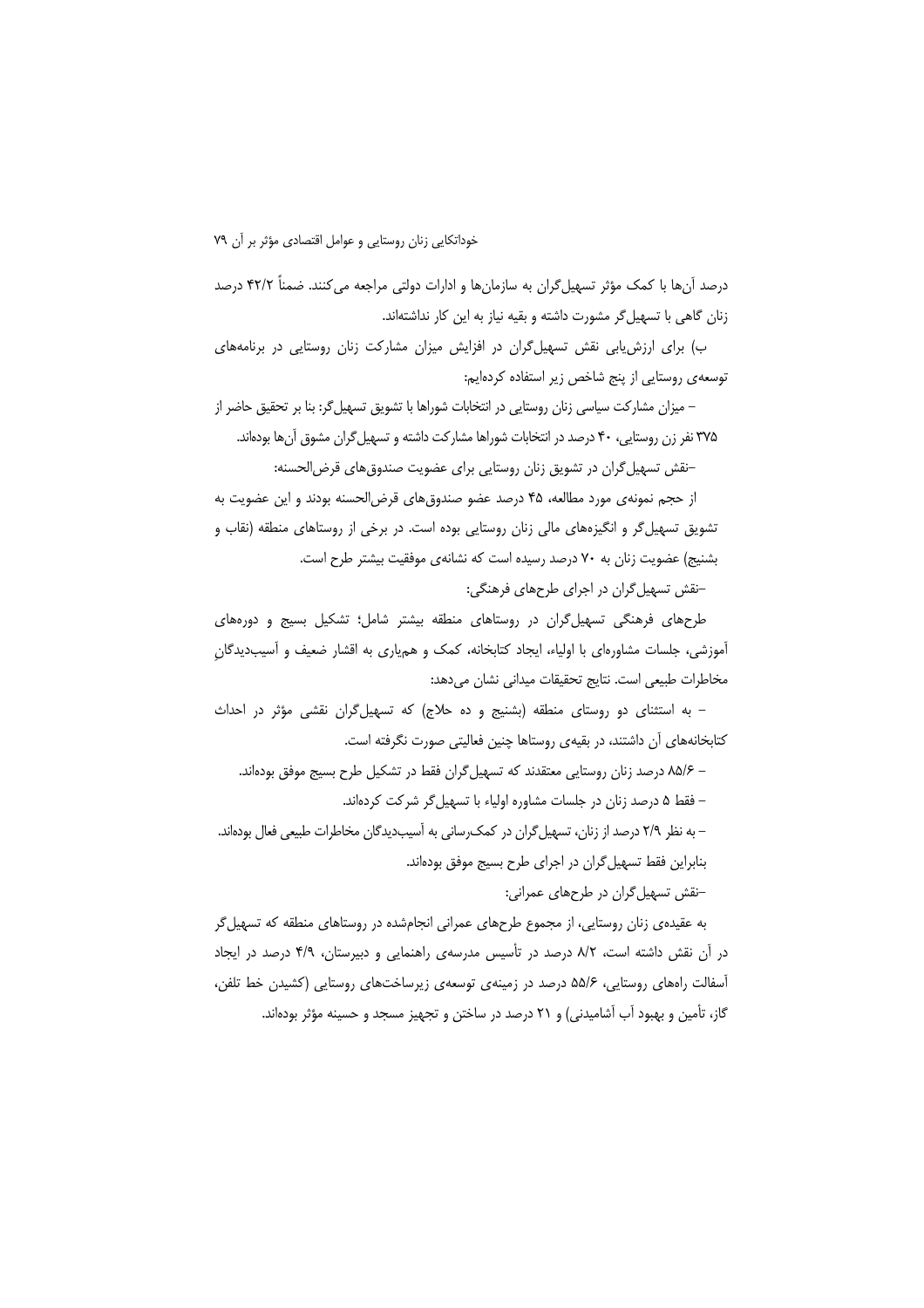نحوهی هم کاری زنان با تسهیل گردر انجام طرحهای عمرانی:

مشارکت زنان در طرحهای عمرانی نشان دهندهی موفقیت تسهیل گر در جلب هم کاری زنان در مسایل روستا و خودیاری آنها است. نتایج ِ میدانی نشان می دهد که هم کاری ۴۳ درصد از زنان روستایی زیاد بوده است و بقیه خیلی هم کاری نکردهاند:

-٢٧/٢ درصد زنان از نظر مالی در ساخت و تجهیز مسجد و حسینیه مشارکت داشتهاند. فقط ۵/۴ درصد از همسران زنان حجم نمونه در ساختن مسجد و حسینیه با ارایهی نیروی کار مشارکت کردهاند. ج) نقش تسهیل گران در افزایش دانش زنان روستایی:

تنها ۴۶ درصد از زنان حجم نمونه در دورههای آموزشی شرکت داشتهاند. استقبال نکردن بقیه بهعلت بی سوادی و کم سوادی یا مطابقت نداشتن دورههای آموزشی با نیازها و اولویتهای زنان عنوان شده است. بنابراین، اجرای طرح در این زمینه چندان موفق نبوده است.

أزمون فرضيهها

فرضیهی ۱: طرح تسهیل گری در ایجاد ارتباط دوسویه بین زنان روستایی و کارگزاران دولتی تأثیری معنادار داشته است.

برای اثبات این فرضیه از آزمون مقایسهی میانگین استفاده کردیم و از مجموع نمرات سؤال های شاخصهای هر متغیر، نمرهی متوسط بهدستآمده بهعنوان عدد مقایسهای در نظر گرفته شده است. این عدد برای این فرضیه برابر ۴ است.

جدول (۲) نشان میدهد که گرچه مقدار سطح معنیداری برابر ۰/۰۰۰ است، اما چون میانگین نمره کمتر از متوسط است (۴۰۳) بنابراین تأثیر این طرح در ایجاد ارتباط دوسویه، مثبت و معنادار نبوده است و از این حیث، موفق ارزش یابی نمی شود.

| _ _ _ _ _ _            | --               | .                         |       |
|------------------------|------------------|---------------------------|-------|
| خطای استاندارد میانگین | انحراف استاندارد | <b>میانگین</b>            | تعداد |
| .1.51Y                 | ۱/۱۹۵۳۶          | $\mathbf{r}/\mathbf{F}$ . | ۳۷۵   |

حدول (۱) میانگین انحراف و خطای استاندارد و میانگین فرضیهی ۱

#### حدول (٢) أزمون و سطح معنا داري فرضيه ١

|                                | فاصلهی اطمینان۹۵ درصدی                       | اختلاف ميانگين,ها | سطح معنادارى | درج <i>ه ی</i> آزاد <i>ی</i> | امارەي                   |
|--------------------------------|----------------------------------------------|-------------------|--------------|------------------------------|--------------------------|
| كرانه پايين                    | ک انه بالا                                   | $-1.95$           |              | ۳۷۴                          | $-\frac{\delta}{\delta}$ |
| $-\cdot/\cdot$ $\wedge \wedge$ | $ \cdot$ $/$ $\wedge$ $\vee$ $\wedge$ $\sim$ |                   | $\cdots$     |                              |                          |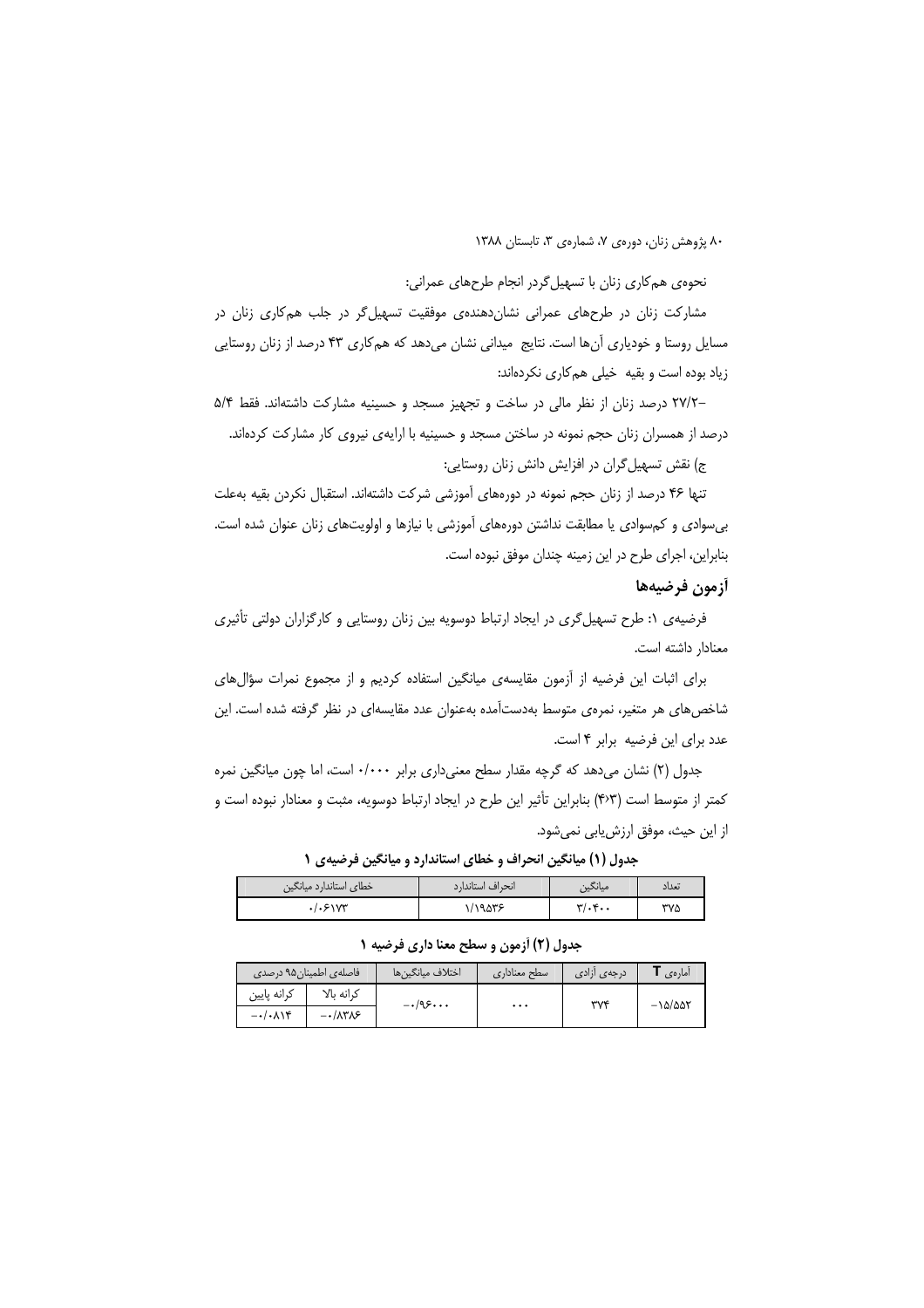خوداتكايي زنان روستايي و عوامل اقتصادي مؤثر بر أن ٨١

فرضیهی ۲: طرح تسهیل گران در ترویج برنامههای مشارکتی تأثیری معنادار داشته است. نمرهی متوسط این فرضیه که بهعنوان عدد مقایسهای در نظر گرفته شده ۱۰ است. چنان که جدول (۴) نشان میدهد، گرچه مقدار سطح معناداری برابر ۰/۰۰۰ است، اما چون میانگین نمرهی آنها کمتر از متوسط بهدست آمده است (١٠٧٧/٧) بنابراين فرضيه پذيرفته نمى شود. يعنى طرح در ترويج برنامههاى مشارکتی معنادار و مثبت ارزش یابی نمی شود.

جدول (۳) میانگین انحراف و خطای استاندارد و میانگین فرضیهی دو

| خطای میانگین استاندارد | انحراف استاندارد | َ میانگین     | تعداد |
|------------------------|------------------|---------------|-------|
| .7191.7                | ۳/۶۹۹۳۵          | $Y/YY\Lambda$ | ۳۷۵   |

جدول (٤) آزمون و سطح معناداري فرضيه دو

|             | ٔ فاصله <i>ی</i> اطمینان ۹۵درصدی | اختلاف ميانگين ها            | سطح معناداري | - درجه ی آزادی | أمارەي           |
|-------------|----------------------------------|------------------------------|--------------|----------------|------------------|
| كرانه پايين | ک انه بالا                       | $-\tau/\tau\gamma\tau\cdots$ | $\cdots$     | ۳۷۴            | $-11/\lambda$ 95 |
| $-7/5895$   | $-\frac{1}{\sqrt{2}}$            |                              |              |                |                  |

فرضیهی ۳: طرح تسهیل گران در افزایش آموزش و دانش زنان روستایی تأثیری معنادار داشته است: برای آزمون این فرضیه نمرهی متوسط سؤالهای مربوط، بهعنوان عدد مقایسهای برابر ۶/۵ محاسبه شده است. در جدول (۶) مقدار سطح معنی داری برابر ۰/۰۰۰ بهدستآمده است. یعنی طرح، تأثیری معنادار داشته است، اما مانند موارد قبل میانگین نمرهی آنها کمتر از متوسط است (۶/۵/۴/۴) بنابراین تأثیر این طرح در افزایش آموزش و سطح دانش زنان روستایی معنادار نبوده است و مثبت ارزش یابی نمیشود.

جدول(٥) میانگین انحراف و خطای استاندارد و میانگین فرضیهی سه

| خطاي ميانگين استاندارد | انحراف استاندارد | ميانگين | تعداد |
|------------------------|------------------|---------|-------|
| ۱۱۲۹۱۵                 | 1/0.011          | 4/4554  | ۳۷۵   |

جدول (٦) أزمون و سطح معناداري فرضيهي سه

|                               | فاصلهی اطمینان ۹۵ درصدی | اختلاف ميانگين ها              | سطح معنادارى | درجەی أزادی | أمارهي                 |
|-------------------------------|-------------------------|--------------------------------|--------------|-------------|------------------------|
| كرانه پايين                   | ک انه بالا              | $-\tau/2$ . $\tau\tau\tau\tau$ | . /          | ۳۷۴         | $-\lambda \Delta/ VFF$ |
| $-\tau/\tau\lambda\gamma\tau$ | $-1/VV$ ۹۴              |                                |              |             |                        |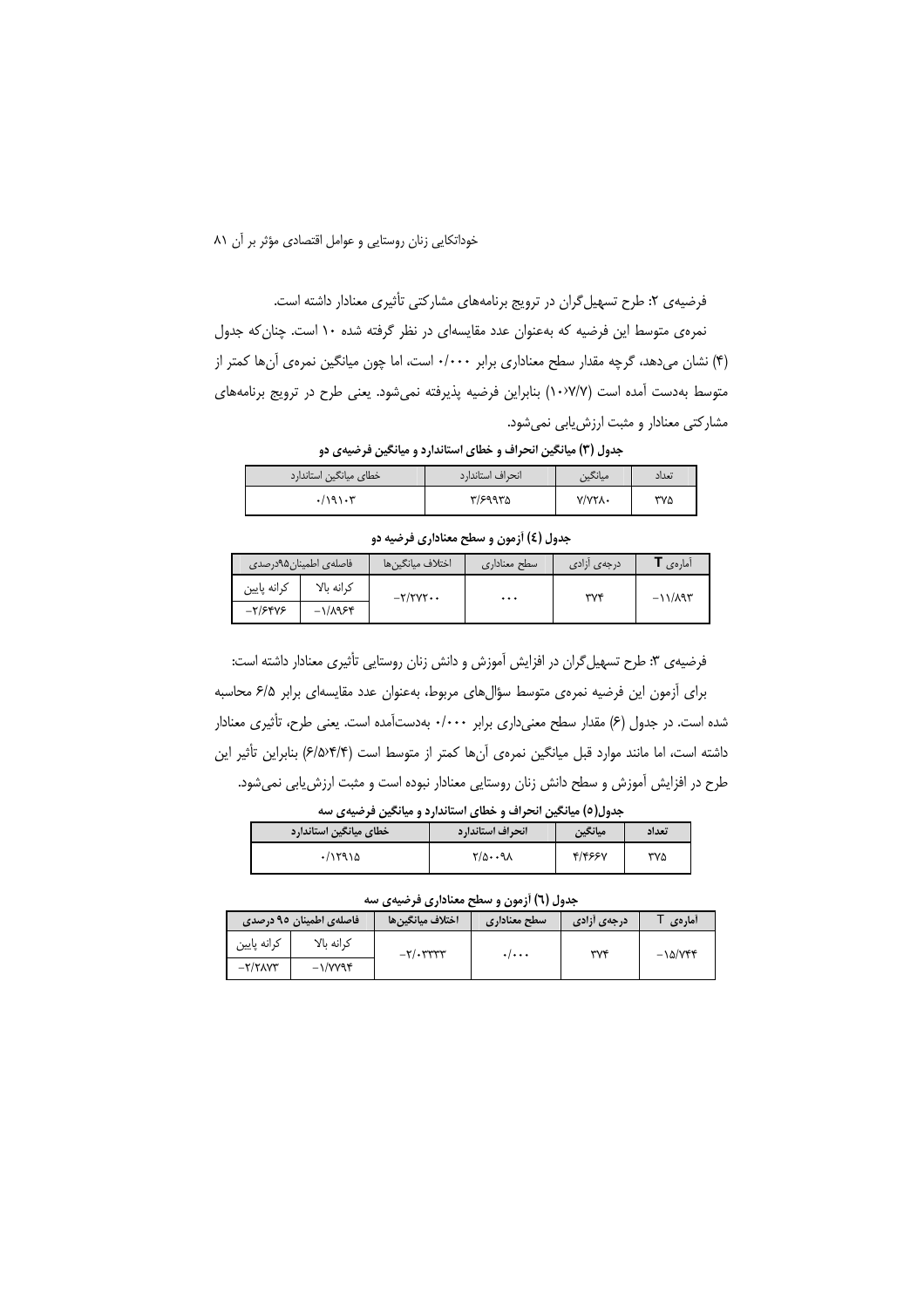٨٢ پژوهش زنان، دورەی ٧، شمارەی ٣، تابستان ١٣٨٨

# نتيجه گيري

با توجه به نتایج حاصل از مباحث گذشته در امر ارزش یابی طرح در دهستان مازول، می توان گفت که نتایج و آزمونهای آماری مؤید این مطلب است که عمل کرد طرح مزبور با اهداف مدون آن خیلی فاصله دارد و سه فرضيهي تحقيق با ضريب اطمينان ٩۵ درصد پذيرفته نشد. يكي از عوامل عمدهي موفق نشدن طرح، پايين بودن سطح سواد زنان روستايي و مطابقت نداشتن دورههاي آموزشي با نيازهاي واقعي آنها بوده است .

چنان که جدول (۷) یعنی ضریب همبستگی اسپیرمن بین دو متغیر سواد زنان روستایی و میزان مشارکت آنها در دورههای آموزشی نشان می دهد، مقدار سطح معناداری برابر ۰/۰۲۱ است یعنی رابطهای معنادار با اطمینان ۹۵ درصد وجود دارد و چون مقدار ضریب، مثبت و برابر ۰/۱۱۹ است، بنابراین با افزایش یکی، دیگری نیز افزایش مییابد.

| تعداد حامعه نمونه | سطح معناداري | ضريب همبستگي | متغيرها                                                     |
|-------------------|--------------|--------------|-------------------------------------------------------------|
| "۷۵               | .7.5         | $\cdot$ /119 | میزان سواد و میزان مشارکت زنان روستایی در<br>دورەھاي آموزشي |

جدول (۷) ضریب همبستگی میزان سواد زنان روستایی و میزان مشارکت آنها در دورههای آموزشی

عامل دیگر موفق نشدن آنها در انجام طرح، بالا بودن میانگین سنی تسهیل گران در نظر گرفته شده است. برای یافتن رابطهی همبستگی دو متغیر سن و موفقیت تسهیل\$ران در اجرای طرحها از ضریب همبستگی پیرسون استفاده کردهایم، اما چنان که جدول (۸) نشان میدهد سن آنها تأثیری در روند طرح نداشته و همبستگی تأیید نشده است. علی(غم این نتیجهی آماری، در مصاحبههای جمعی با زنان روستایی مشخص شد که تسهیل گران جوانتر (بین سی تا چهل ساله) برای انجام طرح مناسبترند.

جدول (۸) ضریب همبستگی دو متغیر سن تسهیل گران و تعداد طرحهای عمرانی

| تعداد جامعه نمونه | سطح معناداري      | ضريب همبستكر                 | أزمون ضريب همبستكي اسپيرمن<br>متغيرها |
|-------------------|-------------------|------------------------------|---------------------------------------|
| ۳۵۷               | $-\cdot/\cdot$ ۹۸ | $-\cdot/\cdot\lambda\lambda$ | اسن تسهیل گران و تعداد طرحهای عمرانی  |

### نقاط ضعف طرح تسهيل گري

١– بالا بودن ميانگين سن تسهيل¢ران: با اين كه ميانگين سن تسهيل¢ران نسبتاً بالاست (۴۶/۵ سال) چنان که در جدول (۸) آمده، این امر تأثیری در روند طرح نداشته است. هرچند از نظر آماری همبستگی بهدست نیامده است، اما از نظر زنان روستایی، تسهیل گران مسن از انگیزه و توانی کمتر در اجرای طرح برخوردارند.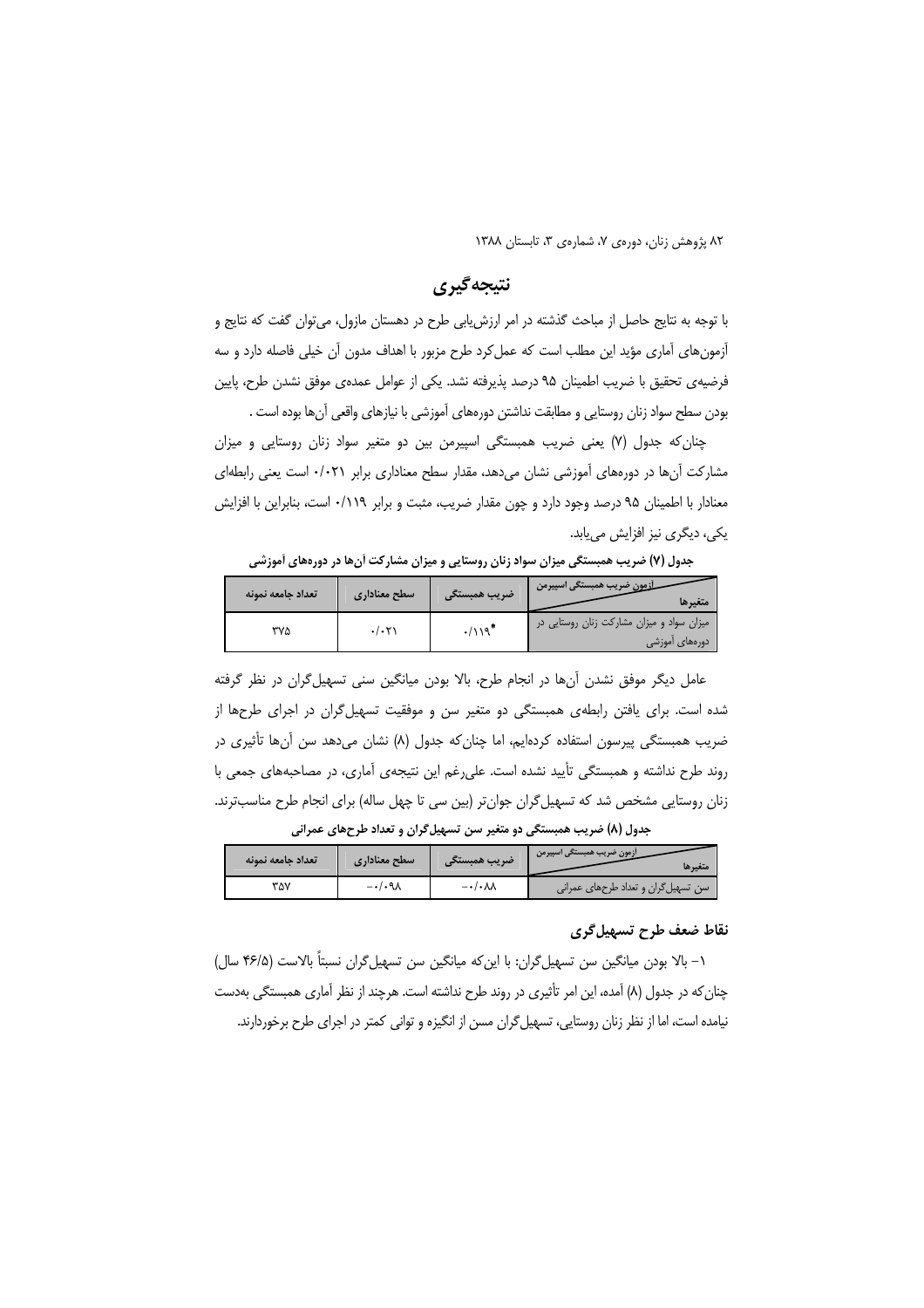### خوداتكايي زنان روستايي وعوامل اقتصادي مؤثر بر أن ٨٣

٢– پايين بودن سطح سواد تسهيل گران: از ديگر نقاط ضعف طرح، پايين بودن سطح سواد تسهيل گران است. چنان که از ۱۵ تسهیل گر روستاهای نمونه، ۱۲ نفر (۸۰ درصد) دارای تحصیلات ابتدایی، یک نفر سواد راهنمایی و ۲ نفر دیپلم بودند.

٣- برگزار نشدن انتخابات مجدد تسهیل گر و مشخص نبودن طول دورهی تسهیل گری: پس از برگزاری اولین انتخابات سال ۱۳۸۰ در دهستان مازول، هیچ گونه انتخاباتی بهمنظور جای گزینی افرادی که به هردلیل از کار کنارهگیری کردهاند انجام نشده است و هم اکنون برخی از روستاهای منطقه تسهیل گر ندارند و طرح متوقف شده است.

۴- منطبق نبودن دورههای آموزشی برگزارشده با نیازهای زنان روستایی و شرایط جغرافیایی منطقه: بسیاری از دورههای آموزشی برگزارشده از سوی تسهیل گران بدون توجه به نیازهای زنان روستایی بوده است و به همین علت از آن استقبال نکردهاند. از سوی دیگر برخی از دورههای آموزشی با شرایط جغرافیایی و توان های محیطی روستا مطابقت نداشته است.

۵– فقدان بازنگری و ارزیابی و نظارت دقیق بر اجرای طرح تسهیل گری: این طرح پس از گذشت هفت سال، اکنون بهصورت تقریباً راکد درآمده است، بهطوری که خود زنان تسهیل گر نیز عقیده دارند که در سالαای اول روند پیشرفت طرح بسیار سریع بوده است، اما در دو سال اخیر تقریباً هیچگونه بازدید یا نظارتی صورت نگرفته و کارگاه آموزشی برگزار نشده است.

۶– فقدان حمایت مالی و ارایهی تسهیلات کافی به تسهیل گران و آشنا نبودن سازمانها و ادارات دولتی و حتی روستاییان با طرح تسهیل گری از نقاط عمدهی ضعف طرح محسوب می شود. نقاط قوت طرح تسهيل گري:

۱– آشنایی تسهیل گران با سازمانها و ادارات اجرایی مرتبط با روستا.

۲– آشنایی تسهیل گران و زنان روستایی با نحوهی تشکیل سازمانهای غیر دولتی، مانند «صندوقهای اعتبارات خرد».

۳- تشویق زنان به پسانداز و جمعآوری سرمایههای کوچک که سبب شده است که در اکثر روستاهای نمونه، صندوق های قرض الحسنه تشکیل شود.

۴– آشنایی زنان تسهیل گر با اطلاعات بهروز مورد نیاز روستا و شرکت آنها درکارگاههای آموزشی.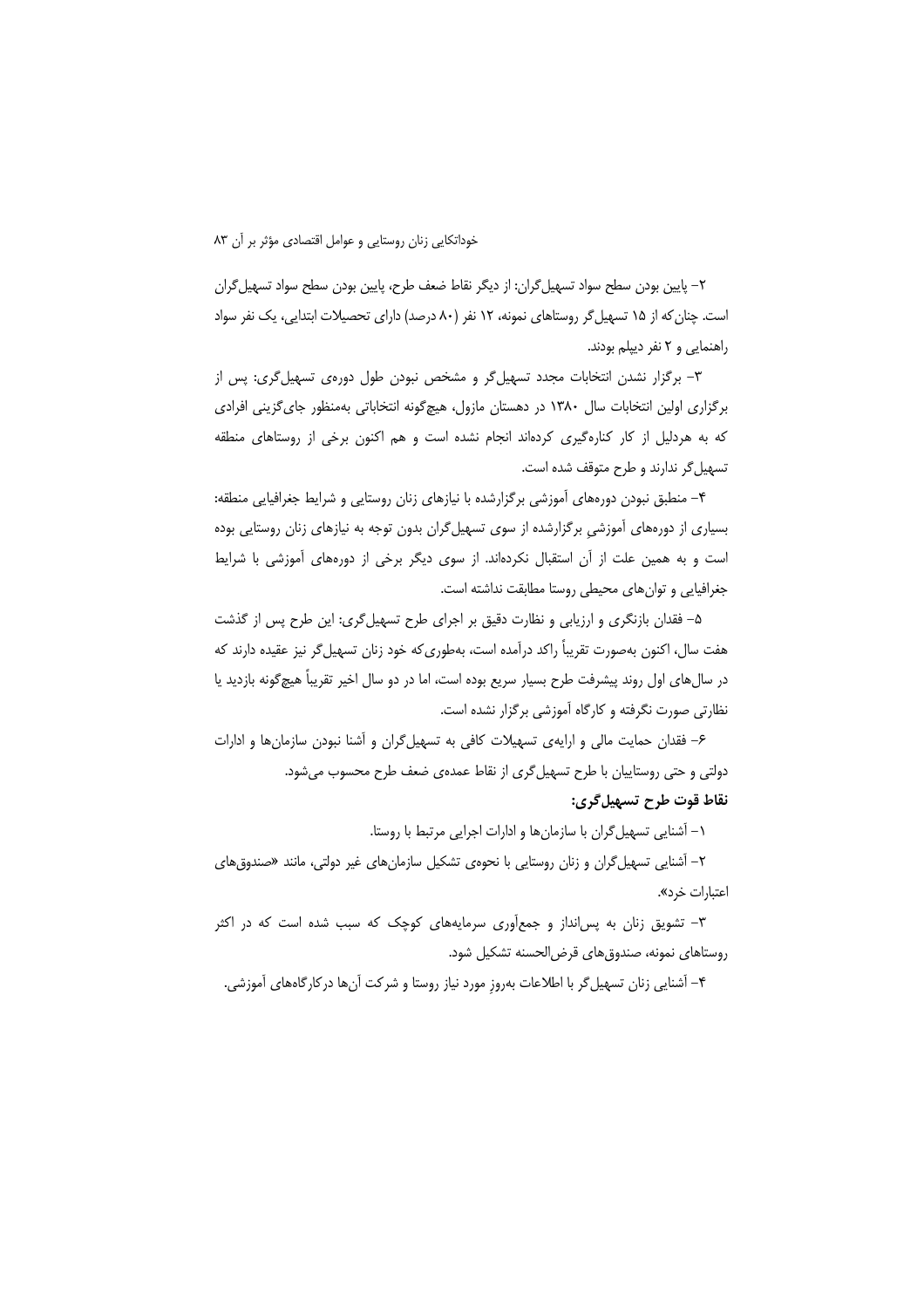۵– غنی سازی اوقات فراغت و افزایش مهارت و آگاهی های زنان روستایی از طریق برگزاری دورههای آموزشی بسیج در مساجد و حسینیهها.

۶– مشارکت زنان درساخت و تجهیز مساجد و حسینیهها و کمک به نیازمندان و انجام مراسم عزاداری و برگزاری اعیاد مذهبی.

۷- حضور بیشتر زنان روستایی در اجتماع و افزایش اعتمادبهنفس تسهیل گران از طریق برگزاری نمایش *گ*اههای «توان *مندی*های زنان روستایی».

موانع و مشکلات تسهیل گران زن روستایی حجم نمونه:

مهمترین موانع و مشکلاتی که از سوی تسهیلگران مطرح شده و تلاش در جهت رفع آنها در موفقيت طرح مؤثر است عبارتند از:

۱–آشنا نبودن سازمانها و نهادهای دولتی با تسهیل گران و جای گاه حقوقی آنها که باعث شده است خواستار صدور كارت شناسايي باشند.

۲– مشکلات و هزینهی زیاد ایابوذهاب تسهیل گران روستاهای دور و پراکنده از مرکز شهرستان برای انجام امور اداری.

۳– وجود نداشتن امکانات و تسهیلات مالی کافی دولتی برای اجرای طرحهای عمرانی و فرهنگی و غيره، مربوط به تسهيل گري.

۴– نداشتن پروانهی بهداشتی که مشکلات فروش محصولات را بیشتر کرده است.

۵– مقاومت فرهنگی مردان و وجود تعصبات غلط در بین روستاییان که مانع فعالیت زنان روستایی و تسهيل گران ميشود.

۶– بی سوادی و پایین بودن سطح سواد زنان باعث شده است که آنها نیاز چندانی به شرکت در دورههای آموزشی و ترویجی احساس نکنند یا نتوانند از فواید این دورهها بهرهمند شوند.

# راه کارها و پیشنهادها:

۱– افزایش سطح سواد زنان روستایی با ایجاد مدارس راهنمایی و متوسطه و شبانهروزی و توسعهی وسایل نقلیهی عمومی برای دختران روستایی که نبود امکانات باعث ترک تحصیل آنها میشود.

۲– افزایش توان مالی زنان روستایی از طریق واگذاری وامهای دولتی، ایجاد شرکتهای تعاونی، بازارهای محلی و برپایی نمایشگاههای مختلف جهت فروش محصولات با کمک تسهیل گر.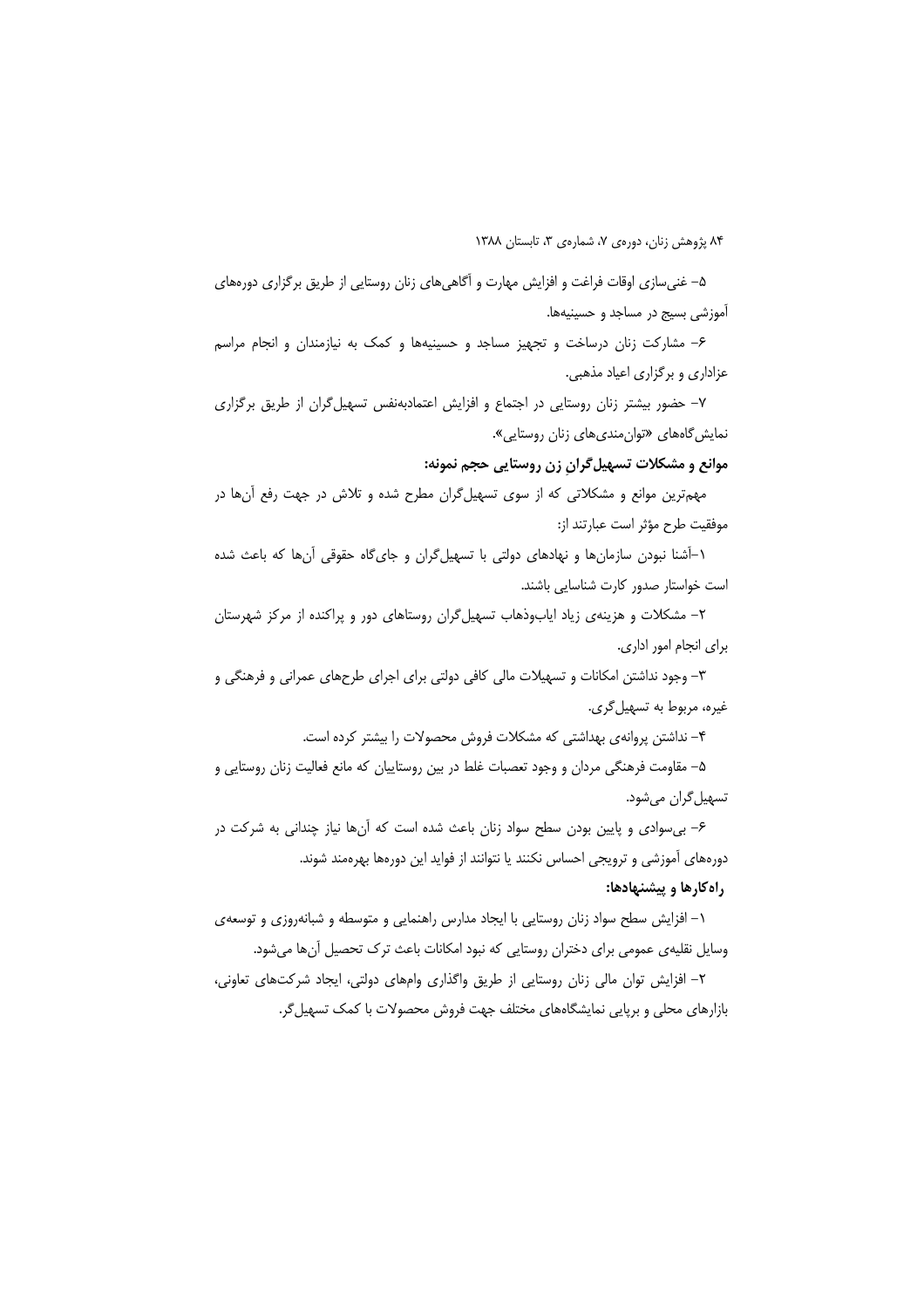خوداتكايي زنان روستايي و عوامل اقتصادي مؤثر بر آن ٨۵

۳- برگزاری انتخابات مجدد تسهیل گری در روستاهای منطقه.

۴– آشنا کردن زنان و مردان روستایی با طرح تسهیل¢ری و ضرورت اجرای آن و ایجاد روحیهی هم کاری و مشارکت با تسهیل گر در آنها.

۵– تعیین شرط سنی (کمتر از چهل سال) و سواد دیپلم برای نامزدهای تسهیل گری و تشویق دانشجویان دختر روستایی به کاندیدا شدن.

۷– تعیین طول دورهی تسهیل گری تا در صورت فعالیت نکردن تسهیل گر یا مهاجرت او، انتخابات مجدد صورت گیرد.

۸– صدور کارت شناسایی برای تسهیل گران زن روستایی و معرفی آنها به نهادها و سازمانهای دولتي و غير دولتي مربوط.

۹– برقراری تسهیلات و پرداخت هزینهی ایابوذهاب به تسهیل گرانی که در فاصلههایی دور نسبت به مرکز شهرستان سکونت دارند.

۱۰– برگزاری کارگاههای آموزشی متناسب با نیازهای زنان روستایی و متناسب با شرایط جغرافیایی و اقتصادی و اجتماعی روستاها.

١١- پرداخت كمكهاى بلاعوض براى ايجاد كارگاههاى كوچك از قبيل بستهبندى مواد غذايى و صنایع دستی و غیره که با کمترین هزینه، بیشترین سوددهی را داشته باشد و موجب اشتغالزایی، استقلال و خودباوری زنان در عرصههای مختلف اقتصادی-اجتماعی شود.

۱۲– برگزاری کارگاههای آموزشی توان،مندسازی، آموزشهای تخصصی کشاورزی، فنون مشارکت و فنون ارتباط و سازمانشناسی «ویژهی تسهیلگران» بهمنظور ایجاد ارتباط قوی با جامعهی روستایی و كارگزاران دولتى.

۱۳- برگزاری بازدیدهای آموزشی «ویژهی زنان تسهیل گر» از کارخانجات صنایع تبدیلی، مزارع کشاورزی نمونه و غیره جهت آشنایی آنها به فنون و روشهای جدید محصولات تولیدی و تبدیلی.

۱۴- حمایت دولتی و همکاری با تسهیل گران در انجام طرحهای درآمدزا برای زنان روستایی، تشکیل جلساتی با سازمان جهاد کشاورزی، تعاون و بانک کشاورزی در خصوص اعطای اعتبارات ویژه به زنان تسهیل گر در جهت اشتغال زنان روستایی، تشکیل صندوق های اعتبارات خرد برای پرداخت وامهای كوچك با اقساط طولاني مدت با سود پايين.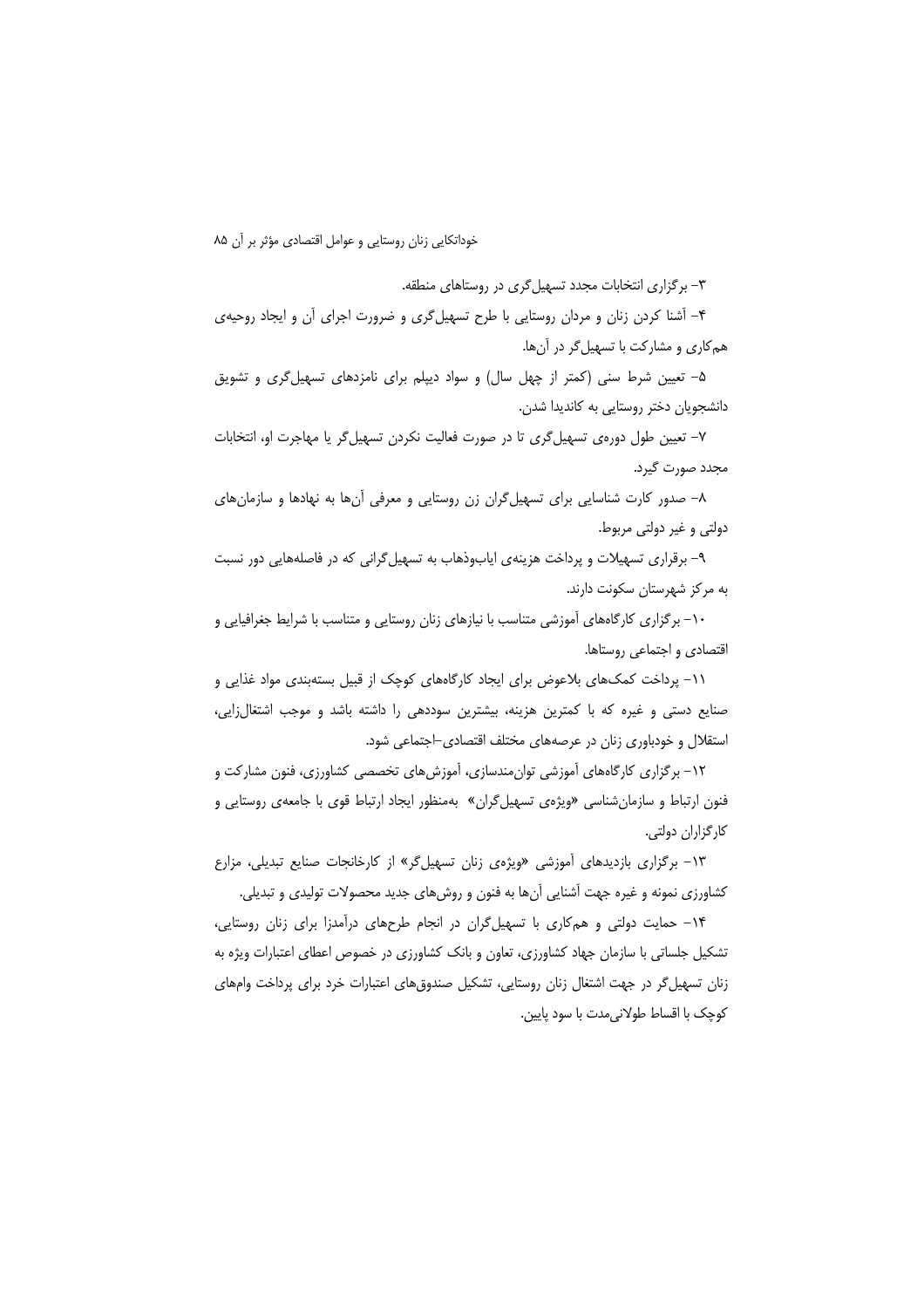۱۵– تهیه ی نشریههای ترویجی ویژهی زنان تسهیل گر در سطح استان و جز آن بهمنظور آشنایی بیشتر با دستاوردهای تسهیل گران در سایر استانها برای الگوسازی و معرفی زنان پیشرو محلی. همچنین برگزاری انتخابات زنان نمونهی روستایی، همایش علمی و جشنوارههای فرهنگی-هنری، نظارت و ارزش یابی های هدف *مند* بر اجرای پروژهها.

اجرای راهکارهای پیشنهادی می تواند در موفقیت طرح تسهیل گری و بهبود وضعیت اقتصادی و اجتماعی زنان روستایی ِ مؤثر واقع شود و زمینه را برای توسعهی روستایی پایدار فراهم کند.

## منابع

امامی، محمّدحسین و مددی، داوود (۱۳۸۶) تسهیل گری ابزاری برای توان مندسازی منابع انسانی، ناشر: مرکز آموزش و تحقيقات صنعتي ايران. جهاد کشاورزی استان خراسان رضوی (۱۳۸۶) پروژهی طرح تسهیل گری. جوادیان، ابوالفضل (١٣٧٧) بررسی نقش رهبران محلی در پیشبرد برنامههای ترویجی توسعه روستایی، تهران: معاونت ترويج وزارت جهاد سازندگي. چمبرز، رابرت (١٣٨١) چالش با حرفهها، ترجمهى على رضا خرمايي، وزارت جهاد كشاورزي. حاجیلو، فتانه، خانی، فضیله و دیگران (۱۳۸۶) «بررسی عوامل تأثیرگذار بر موفقیت تسهیل گران زن در ایجاد گروههای مستقل زنان روستایی: مطالعهی موردی آذربایجان شرقی»، فصلنامه روستا و توسعه، سال ۱۰، شماره ۱، صص ۱۱۳–۱۳۸. حیاتی، داریوش و کرمی، عزتالله (۱۳۷۵) «سازههای مؤثر بر فعالیت و مطلوبیت کار مروّجان در استان فارس»، خلاصه مقالات سمينار علمي ترويج و منابع طبيعي، امور دام و أبزيان، تـهران: معاونت ترويج وزارت جهاد سازندگي. دانیالی، تهمینه (۱۳۸۷) برگرفته از سایت www.omidnews.ir/d رضوانی، محمّدرضا (۱۳۸۳) مقدمهای بر برنامهریزی توسعهی روستایی در ایران، چاپ اول، تهران: نشر قومس. رفیع پور، فرامرز (١٣٧٢) کندوکاو و پنداشتهها، مقدمهای بر روشهای شناخت جامعه و تحقیقات اجتماعی، شرکت سهامى انتشار. روشنایی، علی (۱۳۷۴) ارزشیابی مروّجان روستایی، تهران: دفتر مطالعات و برنامهریزی معاونت ترویج وزارت جهاد سازندگی. زرنگار، حمید (۱۳۸۵) «بحثی درخصوص قابلیتها و جنبههای ارتباطی در عمل کرد تسهیل گران»، ماهنامه جهاد، نقل ازسایت آفتاب www.aftab.ir سازمان مدیریت و برنامهریزی (۱۳۸۲) چشمانداز توسعه کشور در افق ۲۰ ساله (توسعه پایدار ملی با رویکرد جهانی) گزارش شماره ۱۷، کارشناسی- مقدماتی- پیشنهادی.

شعبانعلی فمی، حسین (۱۳۸۰) «مروری بر تجربیات جهانی در بهبود خدمات رسانی ترویجی به زنان روستایی»، ماهنامه جهاد، تهران: شماره ٢٣٩-٢٣٨، صص ٣٤-٣۴.